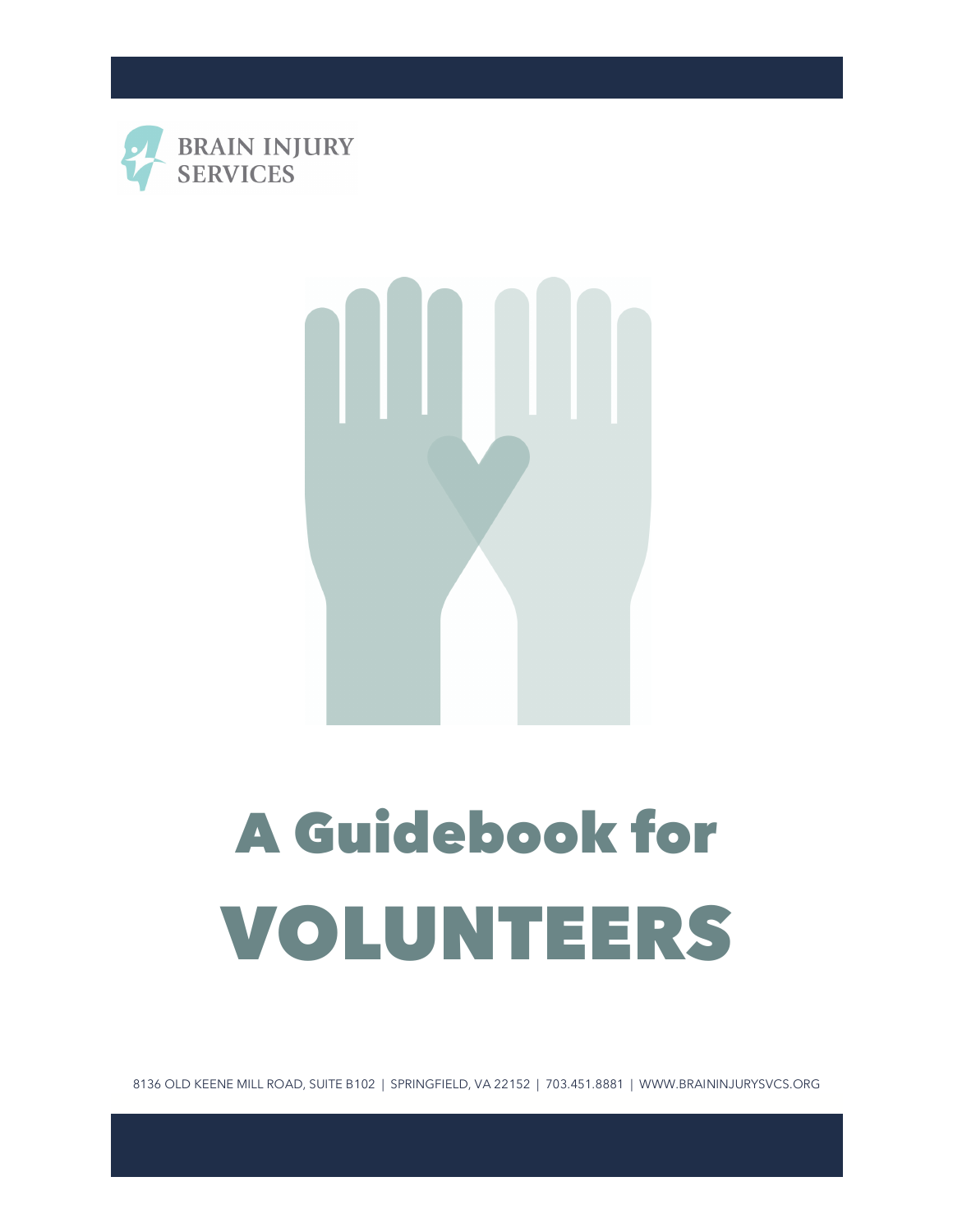# **History**

In the early 1980s, caregivers of adult survivors of acquired brain injury searched for local independent housing in Fairfax County, Virginia. Unable to find appropriate available housing, the caregivers began raising money to provide housing and other supportive services.

Years of grassroots fundraising and awareness efforts produced \$18,000; a sizable amount of money but a drop in the bucket compared to what would be needed by a group of individuals with brain injuries. Realizing these individuals also needed a range of therapeutic and social services, the caregivers were surprised to find that survivors of acquired brain injury were often referred only to services for the mentally ill.

Their advocacy work paid off. In 1988, the Fairfax County Board of Supervisors commissioned a study to determine which services were available for Fairfax County residents with an acquired brain injury. The study concluded that little to nothing was.

Brain Injury Services (BIS), then called Head Injury Services Partnership, was officially founded in 1989 as a pilot program for Fairfax County. It went on to become the first community-based agency in Virginia to specialize in serving individuals with an acquired brain injury.

With the support of the Virginia General Assembly and the passage of state budget amendments, BIS has been able to increase the scope and extent of its services to cover Northern Virginia and Fredericksburg.

In 1990, the Beyer Commission Report, led by Lieutenant Governor Donald S. Beyer, Jr., recommended creating a coordinated service delivery system that featured consumer choice, state investment, and community involvement. The report's major outcome was the development of a legislative Commission that addressed people with brain injury and other related disabilities.

Since then, the unmet service needs of individuals with physical and sensory disabilities have been addressed by the Disability Commission, a legislative commission, staffed by the Virginia Board for People with Disabilities. The Commission provides a vehicle for advancing budget proposals and addressing policy issues within a vision for a service system that is coordinated, community-based, and consumer-driven. It has been through the members of the Disability Commission's support and many Virginia Legislators that BIS has been able to increase its funding for innovative services for survivors of brain injury.

In January 2001, BIS received its first accreditation by The Commission on Accreditation of Rehabilitation Facilities (CARF), for its Medical Rehabilitation Case Management Programs.

At that time, BIS was one of only three community-based brain injury programs in the nation to be certified in Medical Rehabilitation Case Management. The three-year accreditation was successfully renewed in 2016, 2019, and 2021, demonstrating our commitment to continually improve our services and meet high standards in service delivery.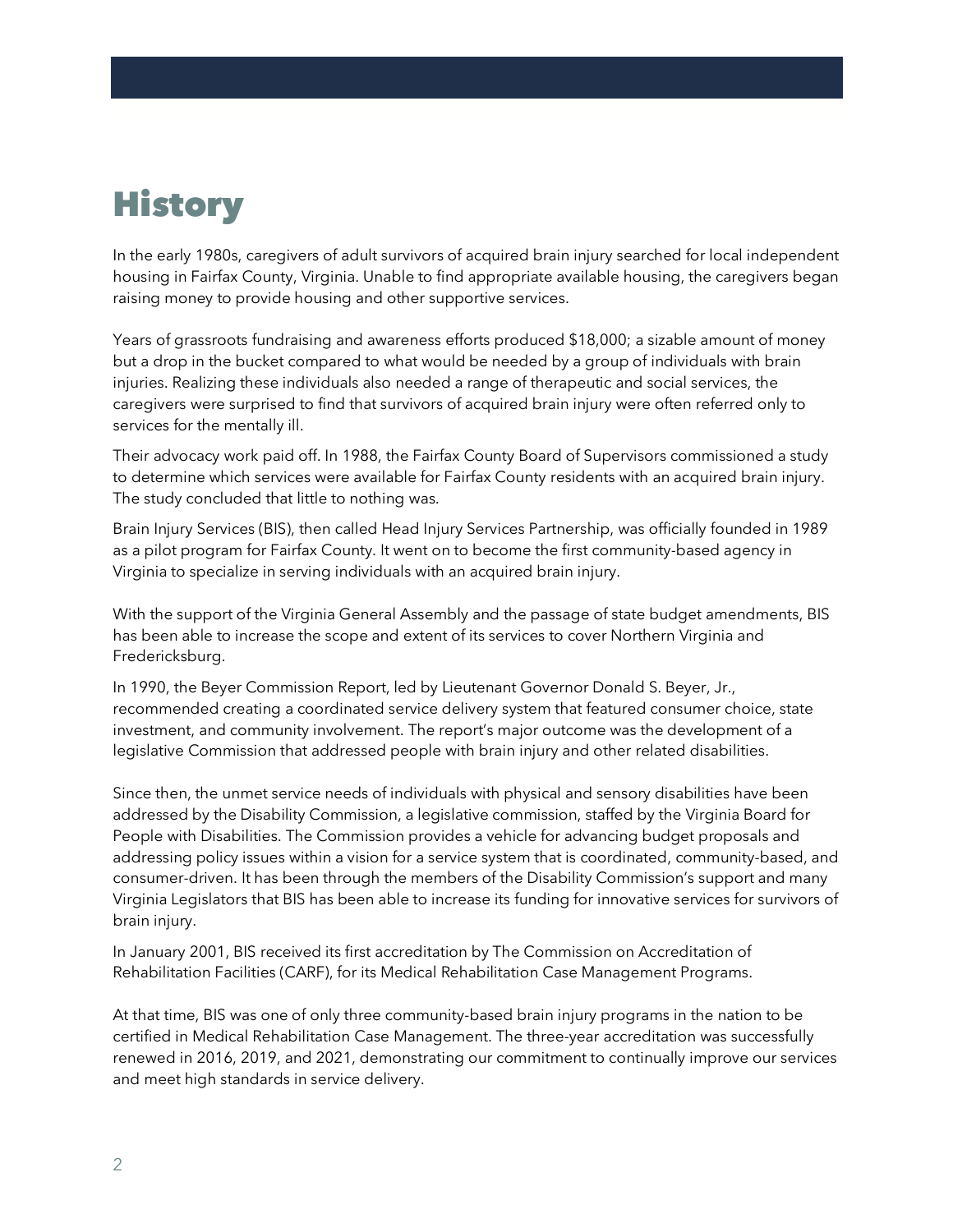*Don't walk in front of me. I may not follow.*

*Don't walk behind me. I may not lead.*

*Just walk with me and be my friend.* 

 *— Albert Camus*

# **Our Mission**

To empower those impacted by brain injury.

# **Our Vision**

We dream of a community where every person touched by a brain injury pursues their vision of a fulfilling life.

# **Our Values**

Dream big and take small steps Create extraordinary experiences Focus on strengths and what can be done Have fun, be creative, and value humor Build strong teams Practice blameless problem solving Pursue knowledge, growth, and improvement Spread our passion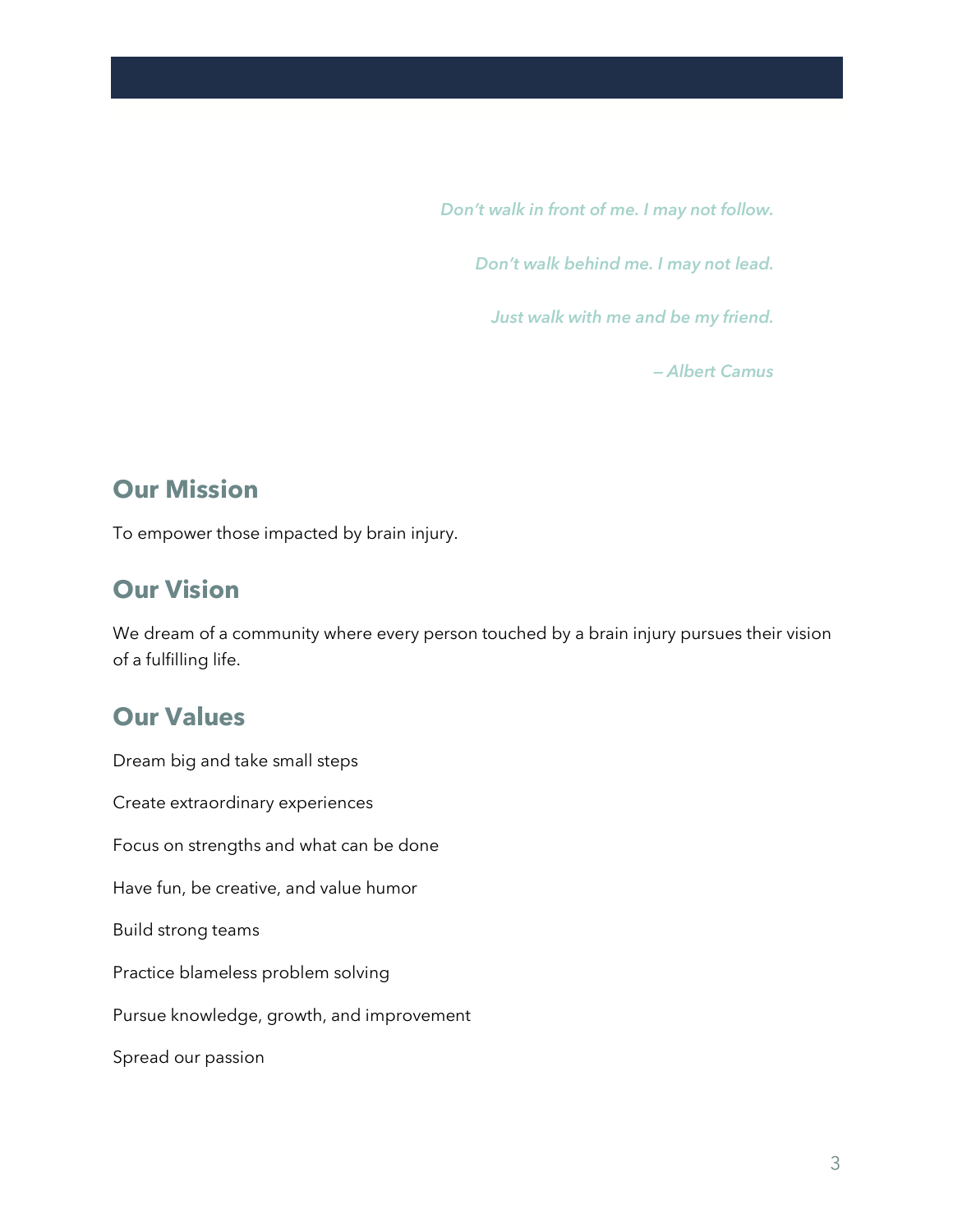# **SO, YOU WANT TO BE A VOLUNTEER...**

"Volunteer!" the enthusiastic Volunteer Coordinator cheers. "Yes!" the interested person on the other end of the telephone answers back. "But why?" inquires the Volunteer Coordinator.

BUT WHY? People choose to give of their time for many reasons. A chapter of someone's life is being developed but does the main character know why the storyline bends this way? During the application process to be a volunteer at Brain Injury Services, you will be faced with this question. The best answer is the truthful one. Is there a family experience that leads you here? Do you feel the need to be a good person? To give to your community? Are you mandated by school or another reason to donate your time? Are you looking to develop your resume and job skills? Are you just plain curious? Whatever road it is that leads you to this guidebook, let it also lead you to experiences that you will grow from and that others will benefit from as well.

You are now a part of the Brain Injury Services family and we welcome you and honor your work with our clients. We believe that you will play a crucial part in the empowerment and recovery process of our clients and we are very grateful you have chosen us. WELCOME!

*"A friend is a present you give yourself."*

 *— Robert Louis Stevenson*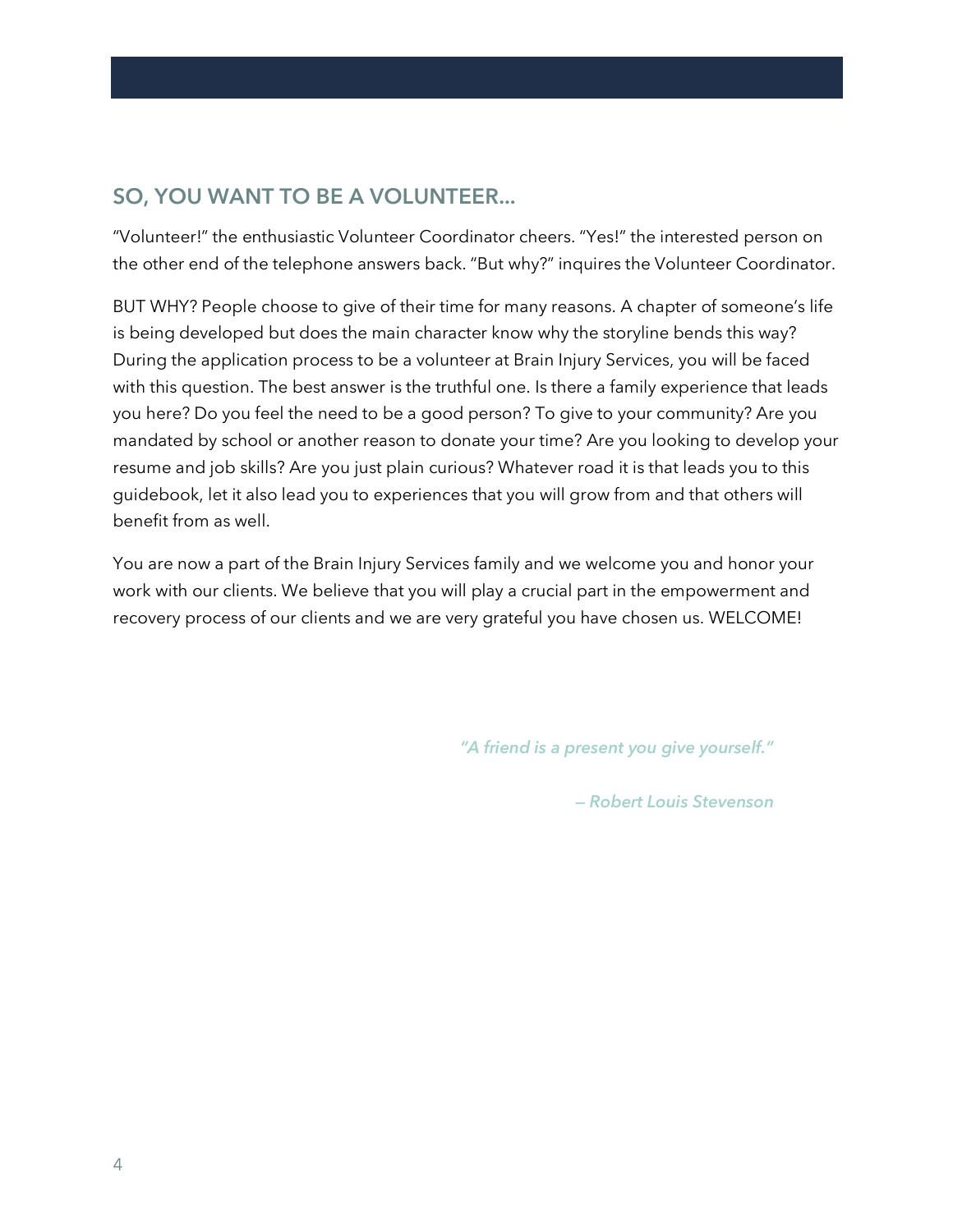# **Checklist for Applicants**

Here's a handy way for you to know what to expect as you apply to become a volunteer. These forms can be found at www.braininjurysvcs.org/volunteer

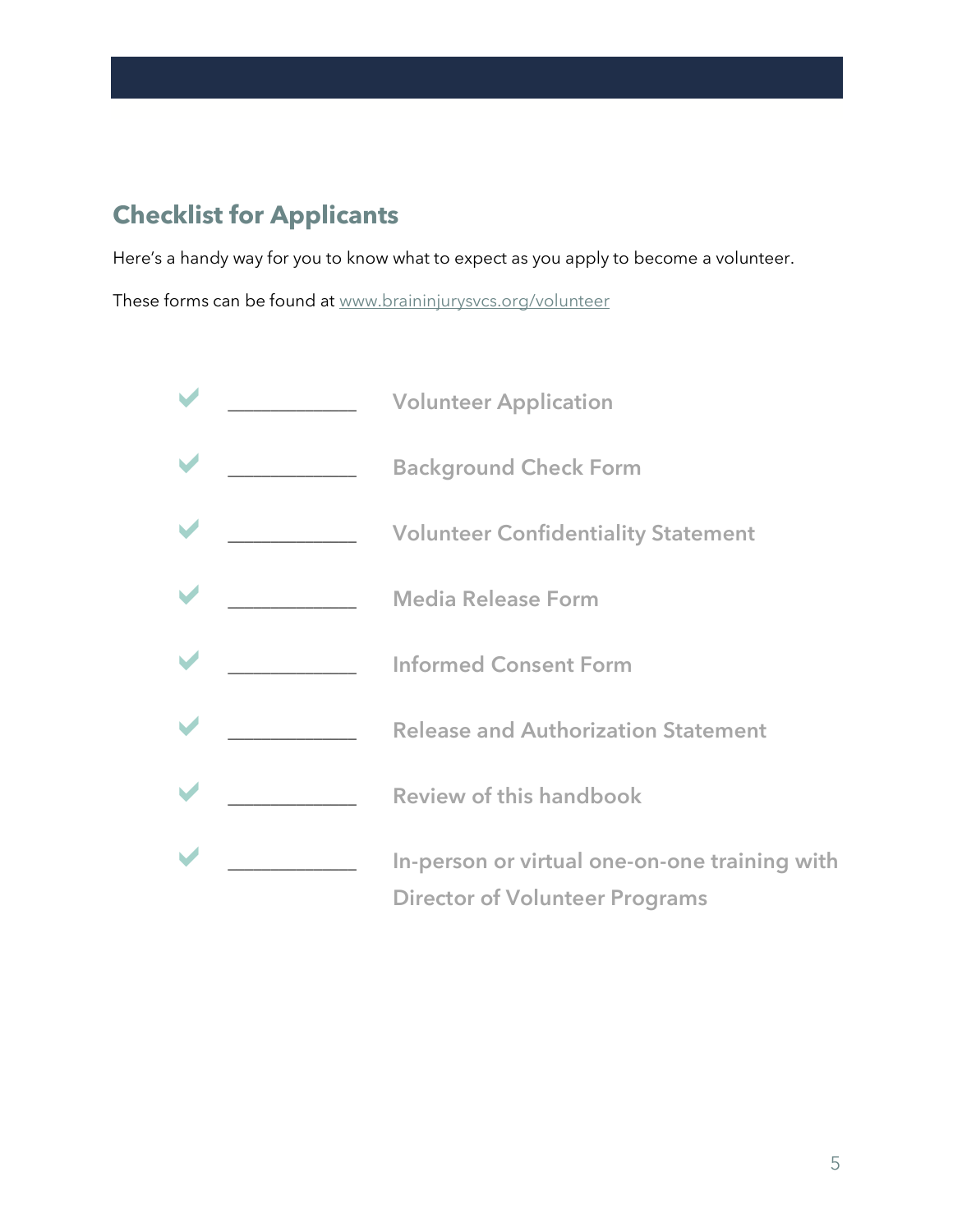# **OVERVIEW, POLICIES and PROCEDURES and FAQ**

# **Overview**

The Volunteer Programs of Brain Injury Services were established to develop a customized approach to the socialization needs of adult clients. The Volunteer Program has strived to create programs that fill the gaps in service that exist for survivors of brain injury.

#### **PALS Program**

The goal of the PALS program is to engage in a mutually enriching friendship between a community volunteer/peer client and a client of Brain Injury Services. The hope is to provide a steppingstone toward increased socialization skills through the act of friendship. PALS make a one-year commitment to connect in person or virtually at least once a month, preferably in the community, while maintaining regular communication and coordination of outings. After the one-year commitment has been made, the match moves to month-tomonth.

### **Person-Centered Volunteer Program**

This program offers the opportunity to build a friendship through goal-oriented activities. Case managers and the Director of Volunteer Programs (DVP) assist the client in identifying a goal that they and a volunteer can enjoy together. This activity can serve as a connector between the client and the client if socialization is difficult for the client or a particular activity or goal is preferred as an outing. Activities/goals could include, but are not limited to gardening, cooking, movie outings, or exercise. Volunteers connect in person or virtually with clients approximately twice per month, depending on the goal for a six-month time period and then go from month to month continuing with the particular goal or activity.

# **Eligibility**

In order to be eligible for the volunteer programs, the client must be referred by a BIS staff person. Active status is preferred in order to propel the client forward in relation to other goals being achieved, however Consultative and Follow Along status are also acceptable on a case by case basis, if the client is still benefitting from the program. All decisions are at the final discretion of the DVP. Extenuating circumstances may be considered and reviewed by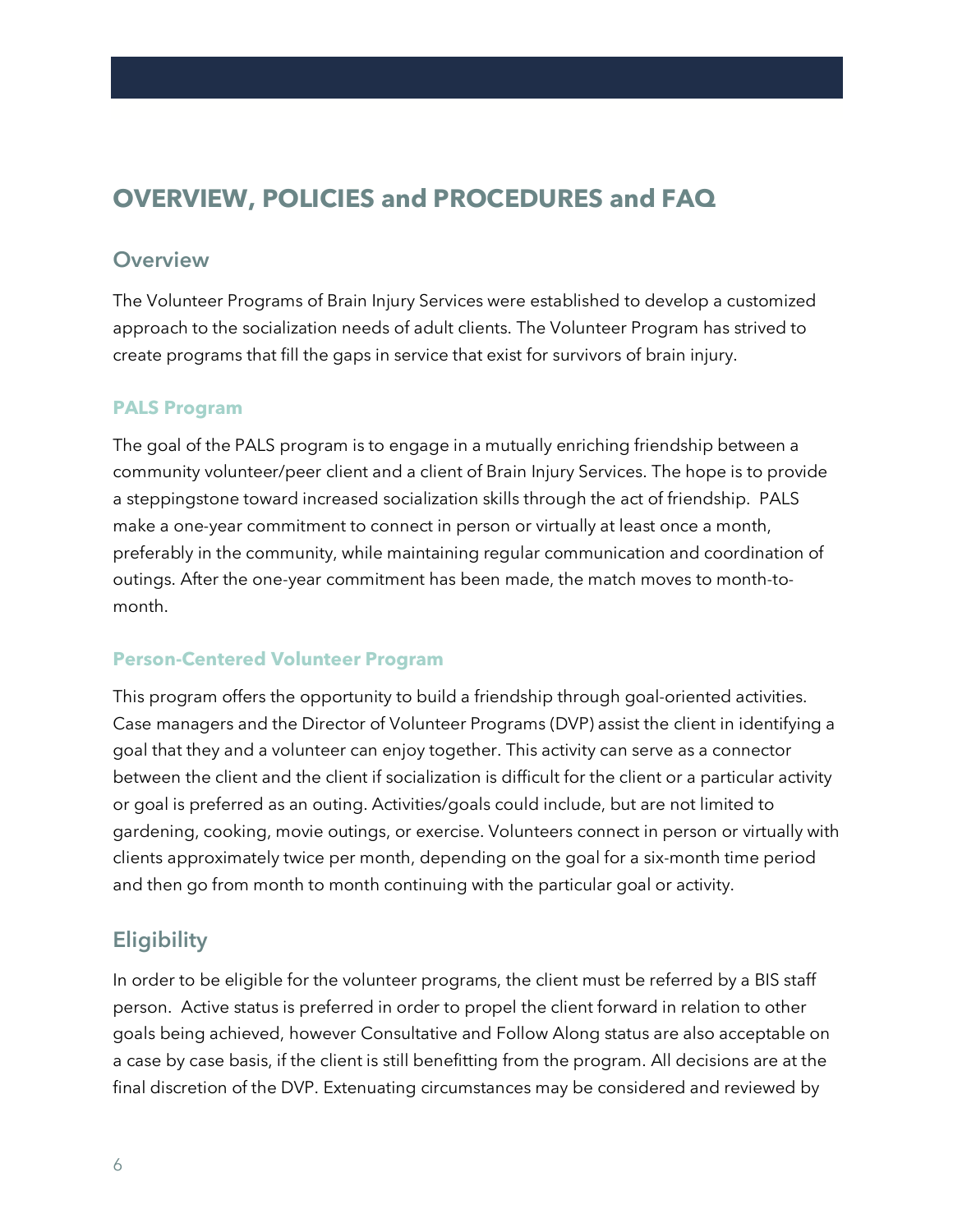QA/QI if the client is closed with BIS Case Management and would like to be reopened ONLY for referral to one of the Volunteer Programs or is closed with BIS but continues to benefit from involvement in one of the programs.

If a client has been involved in a program in the past and wishes to be re-referred, it is at the discretion of the DVP if continuation in the program is appropriate and in fulfillment of case management and program goals for the client. All programs should be considered a steppingstone toward other case management goals unless socialization is not a mainstay in the client's life outside of involvement in the programs or client is benefitting long term.

All referrals are received by the DVP and processed in a reasonable amount of time depending on the waiting list. All referral/eligibility requirements are at the sole discretion of the DVP. If it is found that criteria outside of the list provided below would place the volunteer or the client at risk, the match will be not be made or will be dissolved immediately.

Eligibility criteria for the program referrals are as follows:

- Client must have reliable transportation to see their volunteer (either drive themselves, have a ride from family or friends and/or know how to use public transportation). Volunteers are encouraged but NOT required to pick up their matches, therefore transportation options at the time of referral are necessary.
- Client with significant mental health challenges that are untreated and affecting their lives at the time of referral may not be appropriate candidates for referral. (family members with significant mental health challenges living with the client referred are also a consideration when making a safe match with a volunteer)
- Client must be seizure free for three months from the time they are referred and/or on medication if they have had seizures in the past. If the client is experiencing auras or seizures primarily at night, the team may consider evaluation from the QA/QI committee at BIS in order to assess risk and acceptance of referral.
- Client must be informed by both the case manager and the DVP of the requirements and commitment of the programs and be able to participate in a mutually enriching experience. If a lack of follow through and initiation is presented even before the match is made, the DVP may not deem the client an appropriate fit.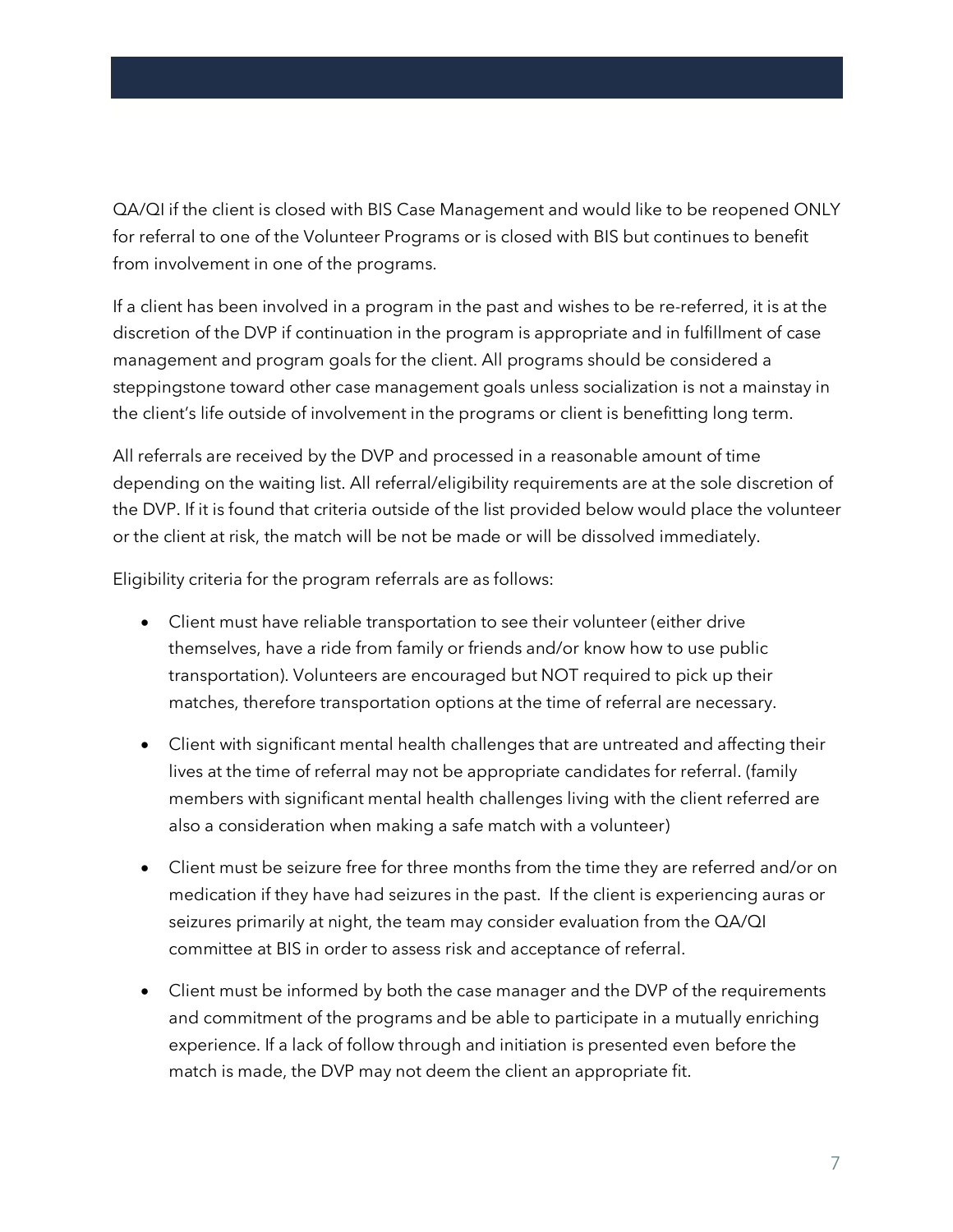- Client needs to have access to funds for monthly outings if they are referred to PALS or PC program. Clients also need a system by which to effectively coordinate outings with the volunteer, either by phone, email or text.
- Client must be able to participate in community outings on their own. If an aide or ADL assistance is needed, this would be arranged at the time of the match and assurance from the family is needed that the aide would be in attendance at ALL match outings.
- Client with significant behavioral issues or those with an inability to interact appropriately in public are not appropriate referrals. (see code of conduct)
- A client can be deemed inappropriate for the program at the sole discretion of the DVP if the client exhibits NEW behaviors or there are new, unsafe family circumstances during the time of the match. At this time, the match can be dissolved immediately.

# **Application Process**

A BIS Case Manager completes referral form for services for interested clients in the BI first system. The DVP coordinates an initial meeting (phone call, virtual/zoom or in person) with the client to assess interest, learn more about the client's interests and begin the process of finding appropriate matches or joining the Speaker's Bureau. If the client is referred but deemed not appropriate after Director of Community Engagement completes initial meeting, the client will be notified right away.

Every volunteer participates in a 45 minute, one to one training with the DVP (virtual or in person) A training packet is given to the volunteer that includes information on the cognitive, physical and emotional effects of brain injury as well as relevant information on being matched in a friendship with a survivor of brain injury. A volunteer handbook is also reviewed with FAQ on the program as well as other relevant information. On-going support is provided as needed to the volunteer by both the DVP and the case manager if the volunteer is unsure of their role within the framework of the program. The volunteer is asked to fill out the following information: PALS/PC volunteer application, media release, consent form, and criminal background check. Every Brain Injury Services volunteer is required to complete a criminal background check at no cost to the volunteer. If the check deems the volunteer to have been convicted of a felony at ANY given time, the volunteer is not eligible for involvement in the program. If the volunteer has a misdemeanor within ten years of the time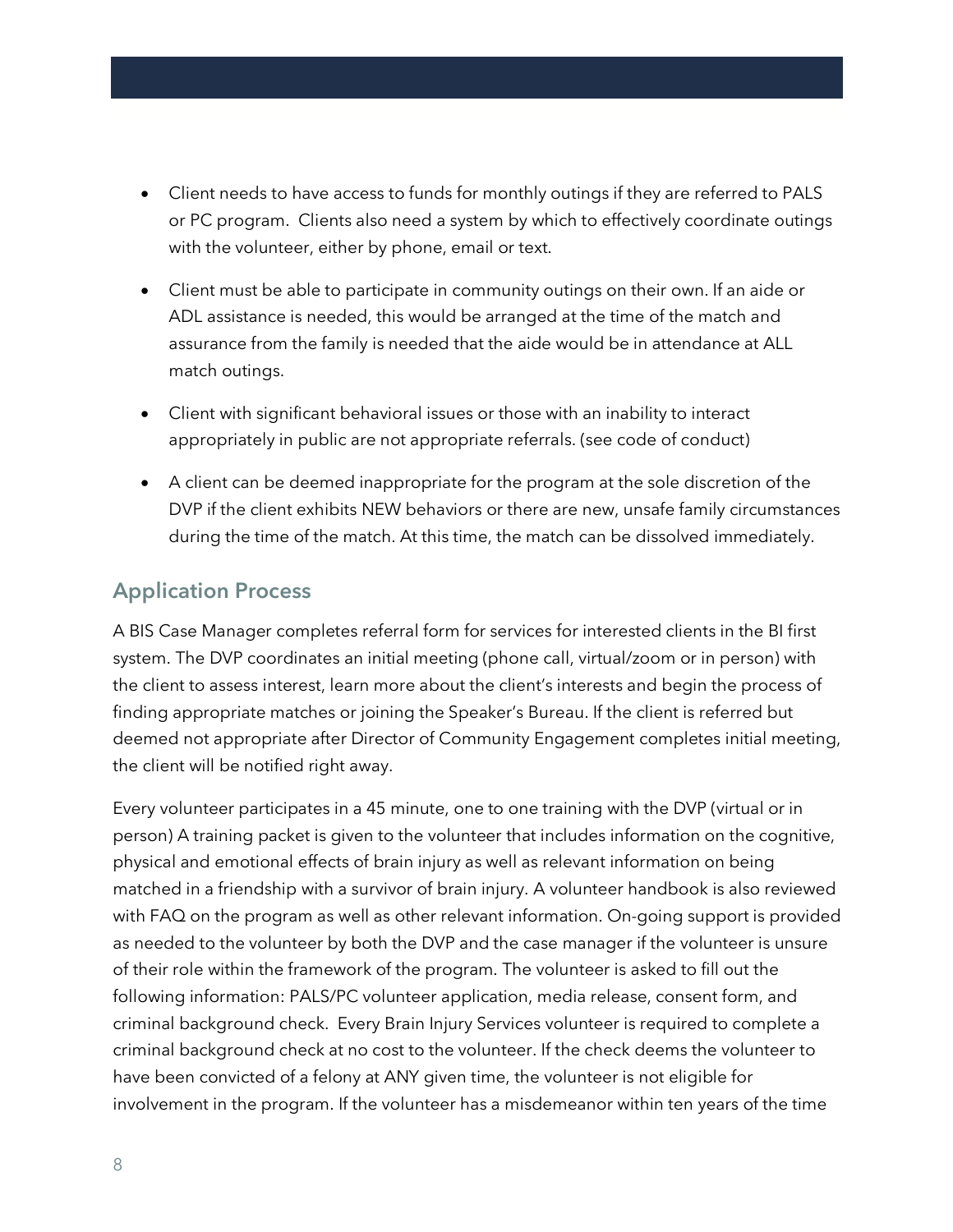that they apply as a volunteer, they are also ineligible. Extenuating circumstances can be presented to the BIS QA/QI committee for consideration and all information would then be disclosed to potential clients being matched. Please note that involvement in the program is at the sole discretion of the client and Brain Injury Services assumes no risks associated with the choice to become involved in a match at any time.

Additionally, please note that Brain Injury Services volunteers are supported by the GOOD SAMARITAN LAWS offered by the State of Virginia with regard to liability.

\*All volunteers who are applying for the program as "peer PALS matches" need to be eligible under the same criteria as a community volunteer and are subject to a criminal background check.

# **Selection Priority**

When clients are referred for services, they are placed on a referral list. There is an ongoing, rolling applicant and volunteer list for services within the speaker's bureau, PALS program and the Person-centered volunteer program. Volunteers and clients are notified when they meet with the DVP that the duration of the wait is directly related to the logistics surrounding the particular match. Some matches can be made very quickly and others have a larger wait, depending on the needs of the particular match. If the wait extends longer than six months, the client is notified and a secondary plan is established with the case manager OR the client continues to wait for services. When the programs extend beyond the scope of capability for the job description established for the Director of Volunteer and Community Engagement, the programs cease to accept referrals until further notice and once openings become available, selection criteria then resume.

# **Service Delivery**

### **PALS Program**

Training is provided to the community volunteers involved in this program. A job description outlines the duties of their one-year commitment (BIS website) The volunteer is committing to one year of a minimum of once-a-month outings in the community. Those outings can include activities that the two individuals enjoy, such as movies, museums, walk, dining out, etc. Volunteers are responsible for providing information on what took place during the meetings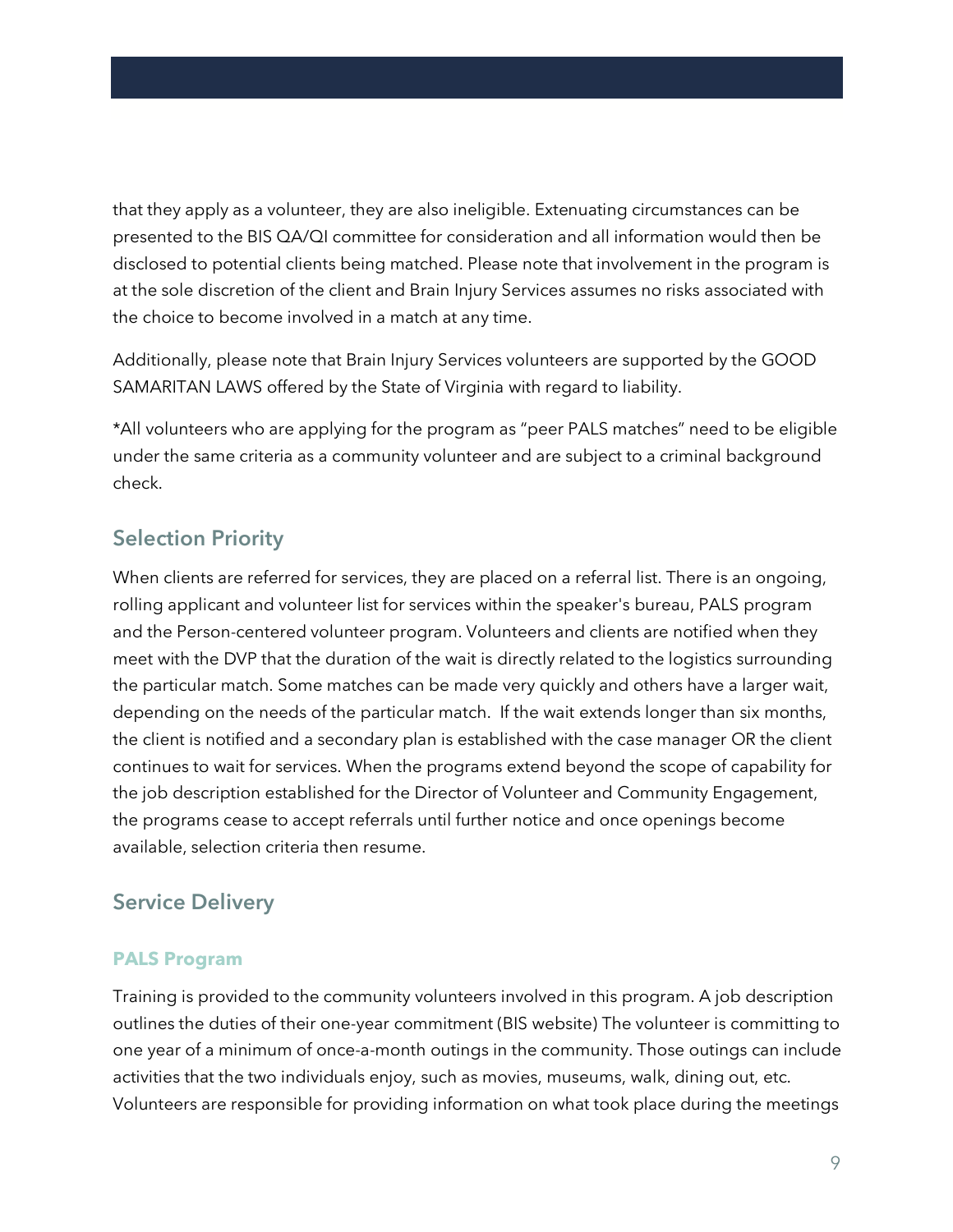by email or phone to the coordinator of the program. At the end of the one-year match, the volunteer can move to month to month status with the program or the match can be dissolved.

# **Person-Centered Volunteer Program**

Training is provided to the community volunteers involved in this program. A job description outlines the duties of their six-month commitment (BIS website) The volunteer is committing to approximately six months of a minimum of two monthly visits that focus on a particular goal determined by the client.

Volunteers are responsible for providing information on what took place during the meetings and movement toward the goal to the coordinator of the program. At the end of the six months, the volunteer can move to month to month status with the program or the match is dissolved once the goal is accomplished.

\*any volunteers that serve as interns at ADAPT or provides services to the agency itself follow the same guidelines for training and code of conduct that the volunteers in the programs listed above follow.

# **Documentation**

The DVP requires that all volunteers share information on what transpired during outings. DVP copies and pastes all documentation in the exact words of the volunteer into BI first system to track the match. All documentation on initial matches and closure of matches takes place in the BI first system.

# **Client Contact**

Process after the six months or one-year commitment ends:

- Volunteers commit to a six-month (person-centered) or one-year (PALS) time period within the program.
- Once the volunteer's time lapses with the client for PALS and PC, the volunteer has the right to dissolve their participation. In this case, the DVP assists with the closure process by phone or email and communicates with the case manager, volunteer and family.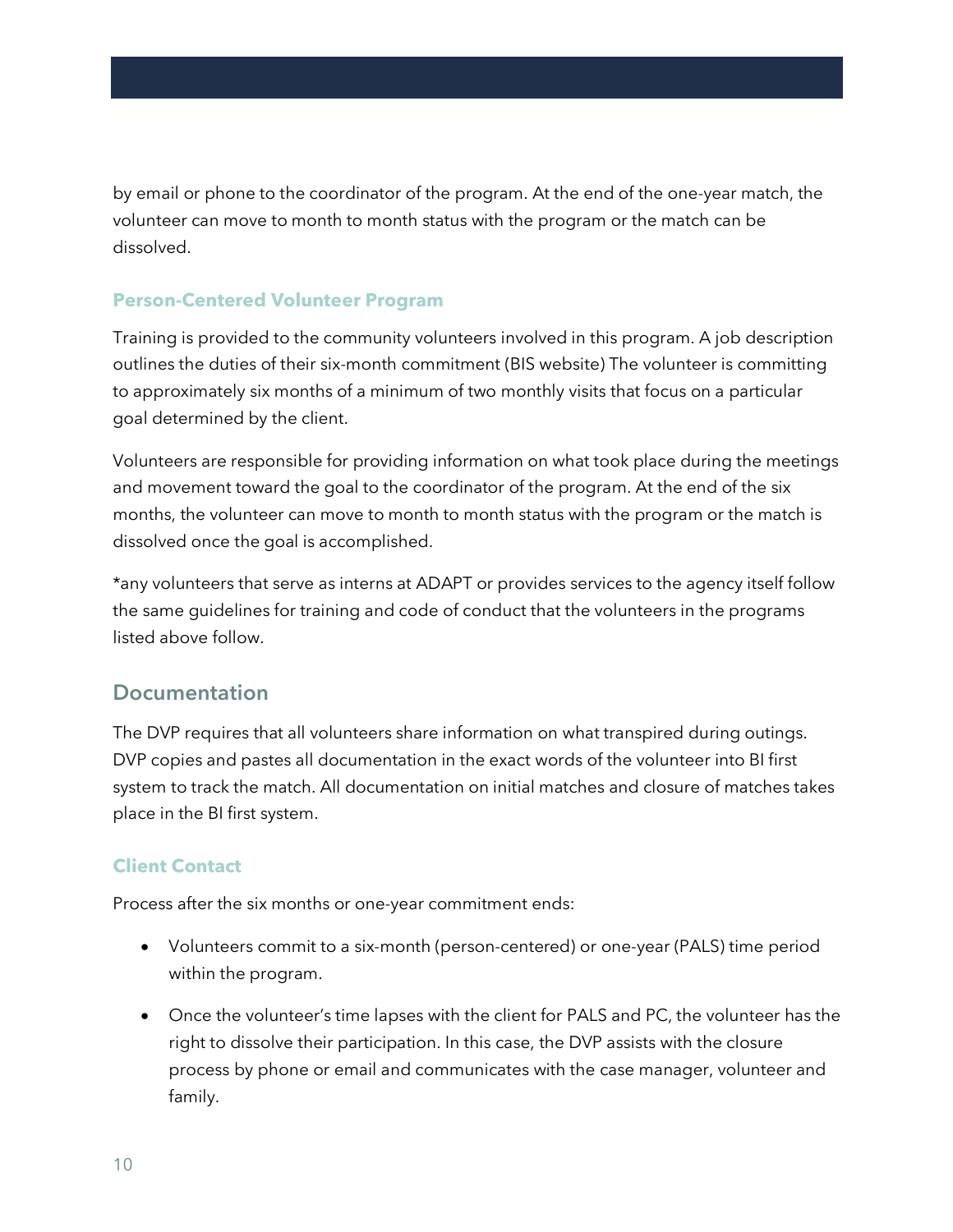- If the volunteer does not express an interest in dissolving the match, the volunteer commitment extends from month to month. The hope in doing so is that a natural friendship is established between the client and volunteer and the natural boundaries of the program feel less pervasive.
- If the volunteer is participating in a nurturing and successful long-term match with the client and it is expressed that time commitments need to change, we can address those changes on a case by case basis. Many times, continuation with the same volunteer, but at a different commitment level outside the requirements of the program could be more beneficial than dissolving entirely or re-matching.

All changes would be reflected in BI first system.

# **Closure Criteria**

Based on our commitment to providing the highest quality service to children and youth, and to adhering to the National Standards, BIS reserves the right to terminate a volunteer's involvement within our programs.

Dismissal of a volunteer will occur only as a last resort, and will generally take place following progressive disciplinary actions where possible.

Immediate dismissal of a Volunteer may occur in extreme cases.

- Grounds for volunteer dismissal may include, but are not limited to the following:
- illegal, violent or unsafe acts
- failure to abide by agency policies and procedures
- gross misconduct
- theft of property or misuse of Agency funds, equipment or materials
- being under the influence of illegal drugs or alcohol while performing Volunteer duties
- failing to perform volunteer duties as agreed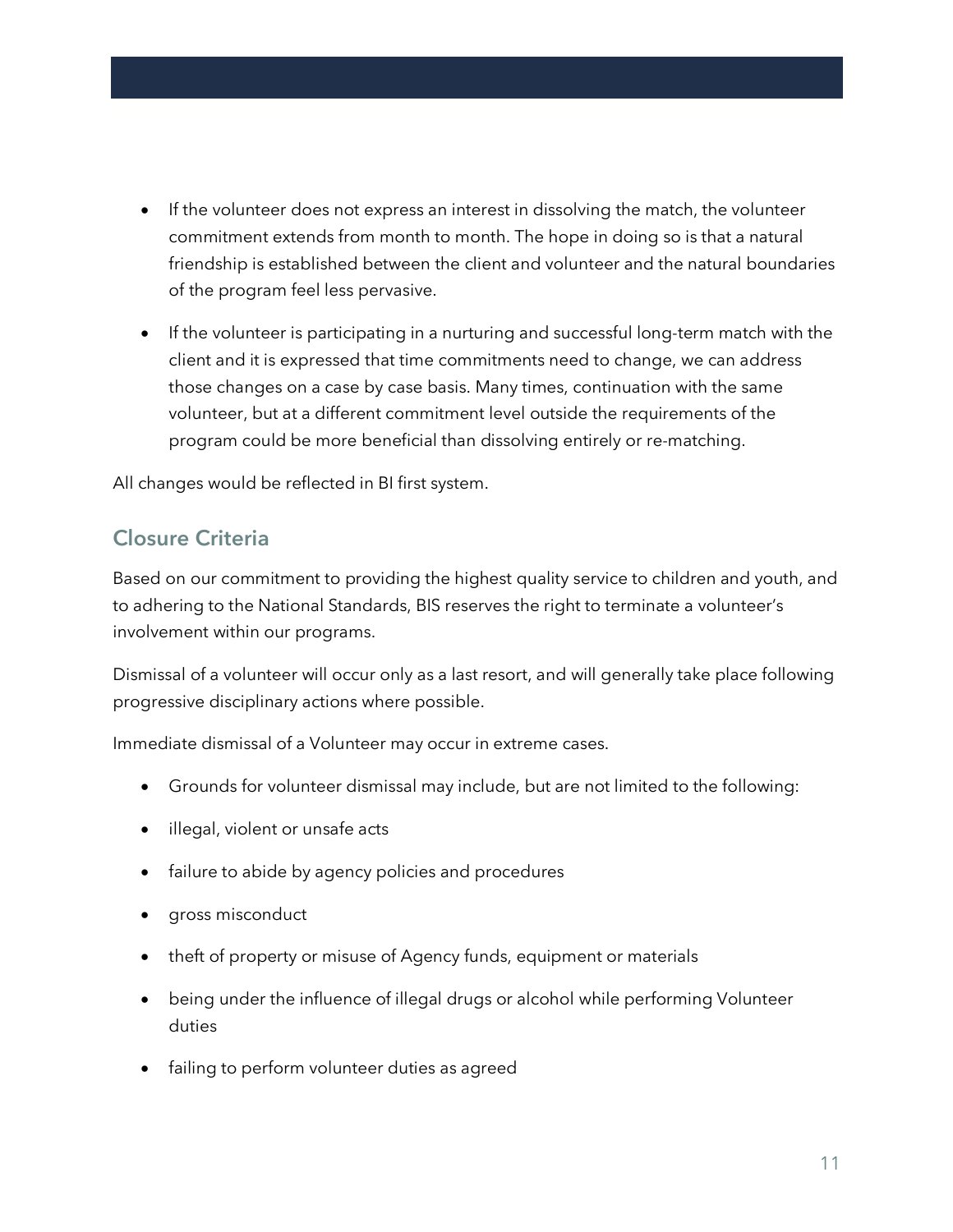Brain Injury Services will investigate and document all performance concerns and incidents which may serve as grounds for dismissal. This investigation will include hearing the Volunteer's account of the incident, or perspective on the situation.

Where appropriate, verbal warnings may be issued to the Volunteer, and documented.

The DVP will inform the acting case manager of the client and the Executive Director of all verbal or written warnings issued to a volunteer as well as present the case to the BIS QA/QI committee. Dismissal of a Volunteer will take place after consultation between the case manager and the Executive Director.

# **Service Fees**

Not applicable for Volunteer Programs

# **Procedure for Client Expenditures**

Not applicable for Volunteer Programs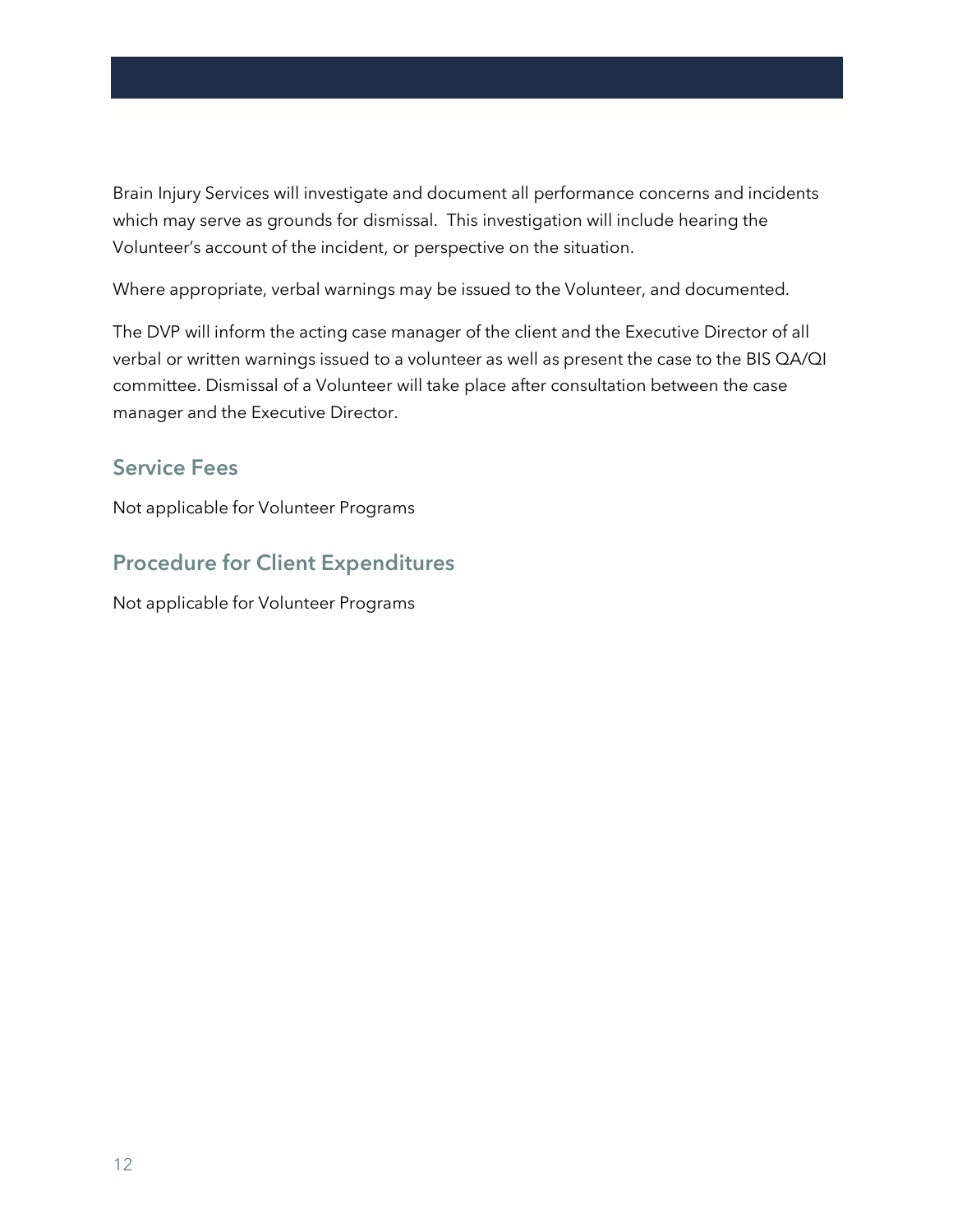# **Frequently Asked Questions**

# **How are clients screened for the PALS and PC program?**

PALS and PC are primarily community-based programs. Therefore, not all clients are appropriate. We cannot accept clients with significant mental health, behavioral, substance abuse or alcohol-related challenges at the time they would be matched. Clients need to be able to maintain a mutually enriching friendship with a volunteer and have some form of transportation for outings in the community. All clients must have an active interest in following through with the volunteer and participating in their own empowerment through the act of friendship or goal-oriented activities. Volunteers and clients are expected to follow through on outings and communicate to the Director of Volunteer Programs when this is not happening.

# **What are the primary requirements of the program?**

Volunteers and clients make a commitment of at least one year to see one another one-onone, at least once a month, (2 times a month on average for PC program) and to communicate as needed/desired via phone, text, virtual platforms, etc. Once the commitment of your program is met, the commitment changes to month to month in order to accommodate changes in the client's goals, etc. The hope is that the friendship will extend beyond these programs and will become a lasting, true friendship like any other. In that case, there may be some months when you see your match and not at all other months.

### **How long will a volunteer have to wait until he/she is matched?**

We maintain a "rolling" list of eligible applicants for both programs in various zip code areas. When a volunteer is trained and ready to go, the Director of Volunteer Programs matches based on the factors of shared interests, distance, age, etc. Therefore, a volunteer could be matched within a week or may have to wait a few months. Regardless, the DVP is in contact with the volunteer to let them know of current referral pool and if there are no matches available, they can search together for other volunteer opportunities within BIS or within NOVA. We stress to all volunteers and clients that we may not always have the right person ready for them at the right time. Each situation is unique.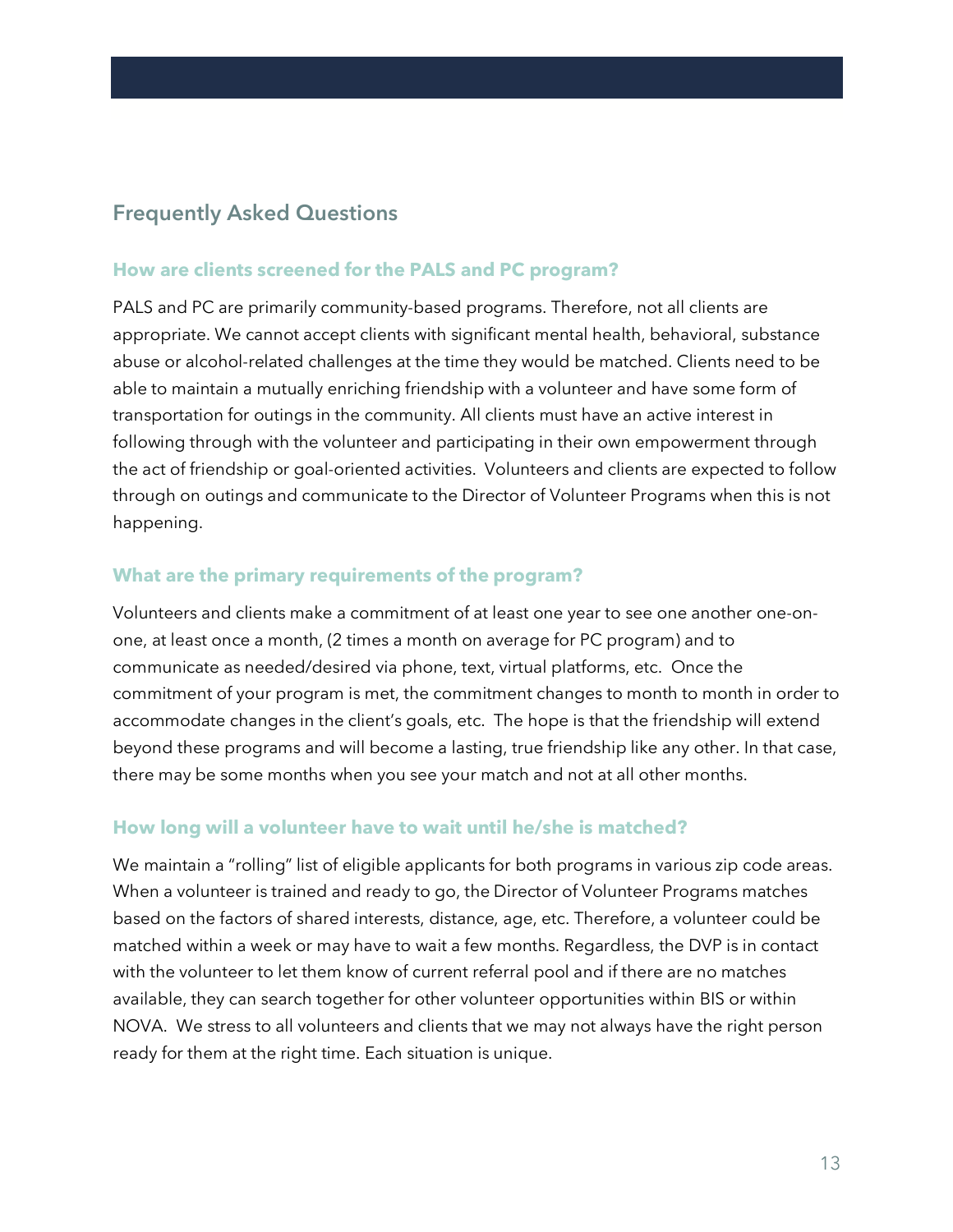#### **How do you keep us motivated to work with a client?**

All volunteers are given the Director of Volunteer's contact information as well as the case manager who works with their particular match. They are encouraged to communicate the progress regularly and if there are any issues, the DVP's role is to support the volunteer through that. Additionally, Brain Injury Services is passionate about appreciating our volunteers. We do that with social media engagement on volunteer stories, photo's etc. From 2002-2019, BIS hosted an annual volunteer recognition banquet to honor all volunteers who participate in the programs. Due to the pandemic and changes in the availability and affordability of these type of events, BIS will be re-defining in years to come the ways in which volunteers are honored and appreciated. Volunteers are also added to the monthly mailing list so they can stay abreast of all other events and activities that BIS offers.

#### **Do volunteers fill out paperwork after they are matched?**

All volunteers are appreciated for their work in the community without having to spend hours on paperwork. Therefore, the only information that is expected is a short template (emailed to the volunteer when they start by the DVP) that outlines what took place in the outing, observations and plans for the future. This information is copied and pasted into the client's case notes so the team can utilize this information for future goal planning.

### **Who pays for one to one activities and group outings?**

PALS and PC matches handle one-to-one outings as they would any outing with a friend. Each individual pays their own way, unless it is a special occasion and a volunteer or a client would like to treat the other. For special situations where a client may have a special hobby or wish for a certain activity but financial limitations, the volunteers are encouraged to speak with the DVP about this. There is a BIS "wish fund" that a volunteer donor provides every year to utilize for client "extra's." Examples include but are not limited to art supplies for a client and volunteer to enjoy together, tickets to a professional basketball game, tickets to an opera.

#### **Can the volunteer drive a client to outings?**

The volunteer is left to make the decision of whether or not they feel comfortable driving their match. Some volunteers wait a few months before offering to drive the client and some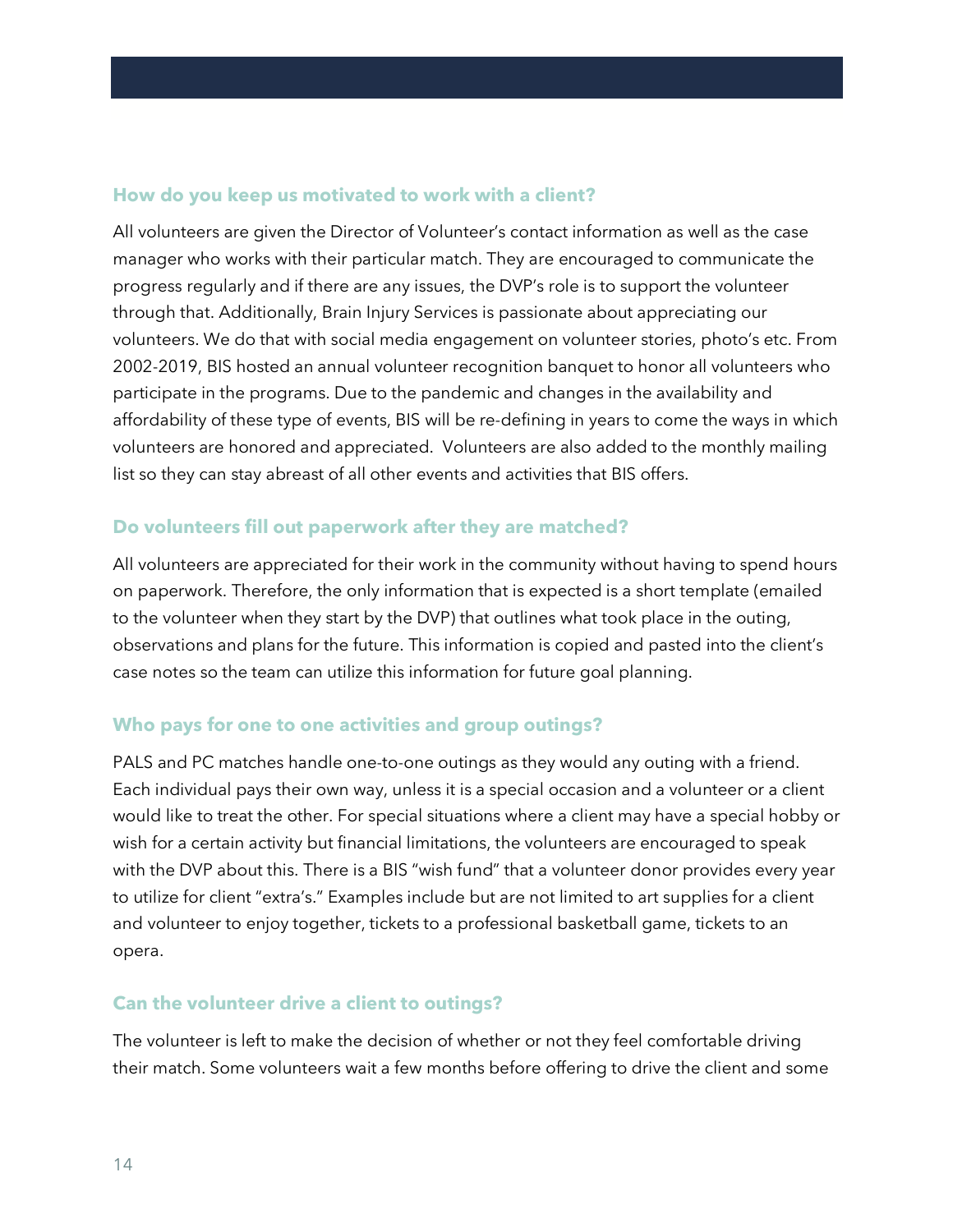choose to meet somewhere for the duration of their match. Volunteers sign a waiver stating that driving their PAL is at their own discretion and does not offer mileage reimbursement.

### **What if the friendship does not work out?**

There are people in life that we get along with and click with and others that we don't. Individuals are matched based on geographic location and similar interests, but sometimes the friendship may dissolve or not work out. At that time, we assess the situation and rematch if necessary. Each match is unique. After one year, the relationship can extend on, dissolve completely or continue, but not under the auspices of the PALS program requirements.

### **What is the dismissal policy for PALS?**

If a volunteer or client fails to adhere to the policies outlined in the consent form or are no longer interested in participating in PALS, they are encouraged to speak to the Director of Volunteer Programs who will work with them to dissolve the match. This typically involves letting the client know, sending an email or letter and closing out the status of the client in the case management system to "closed."

\*\*If the volunteer is a minor, the signature of the minor's parent/responsible adult must accompany the signature of the volunteer.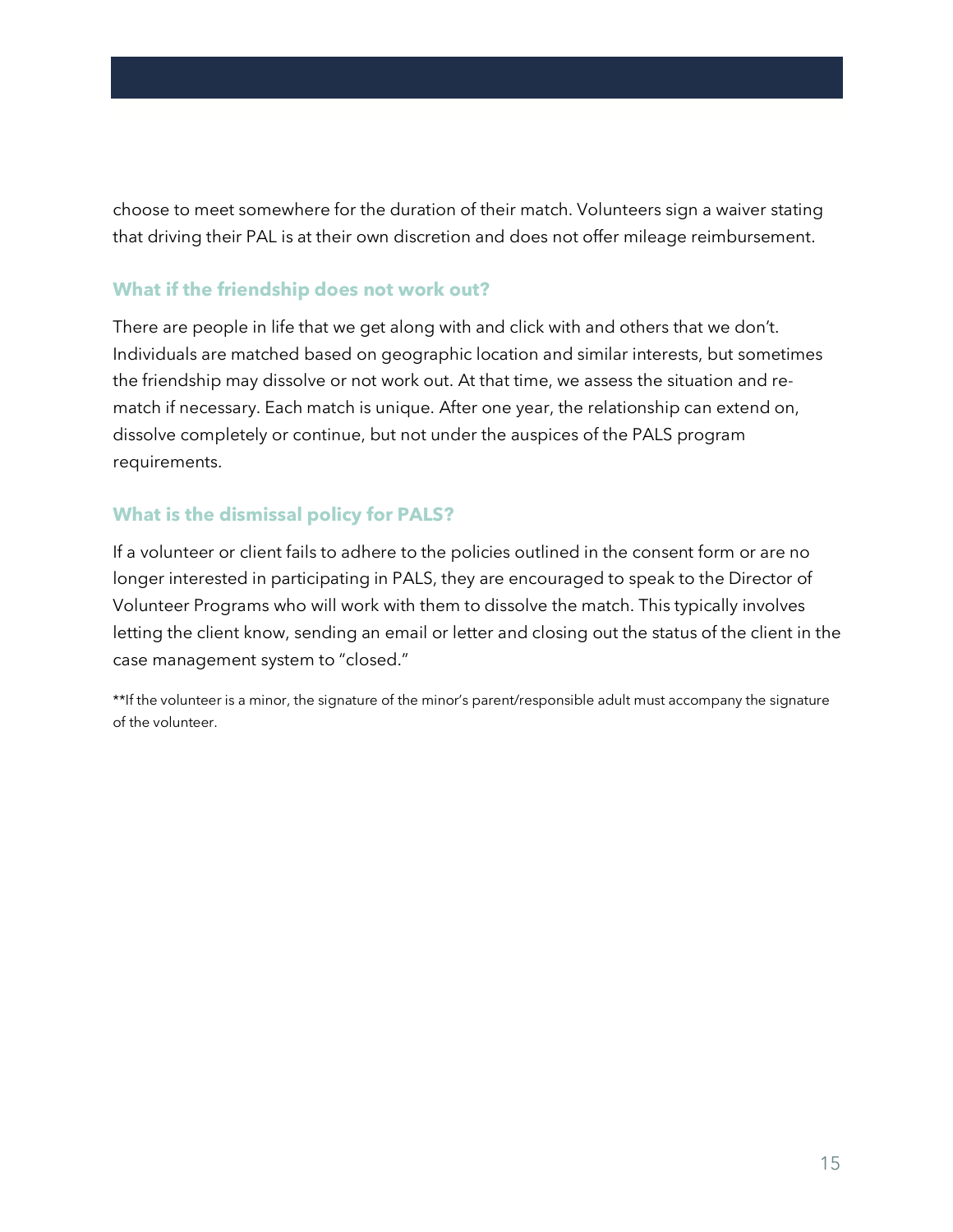# Guidelines and General Information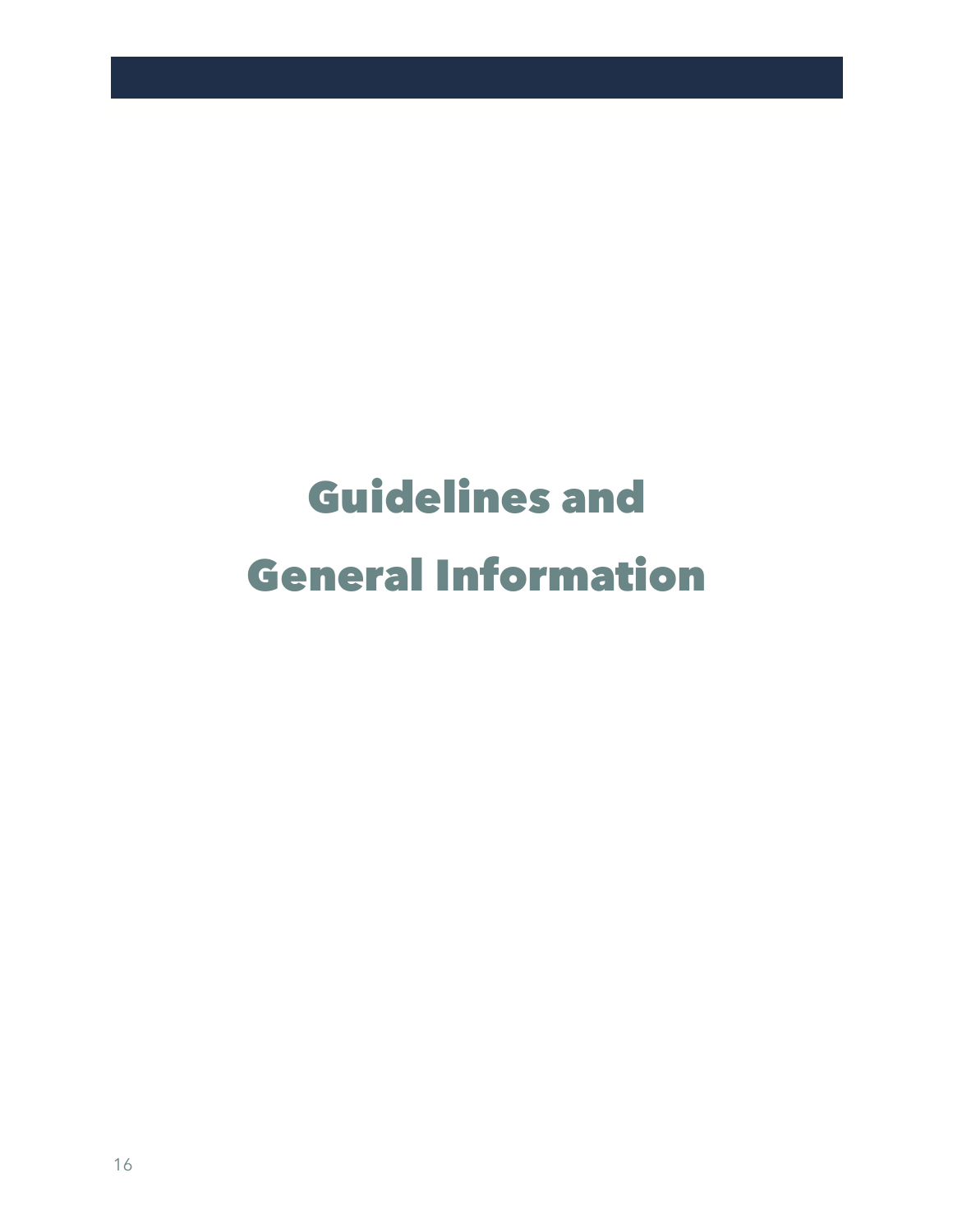# **Guidelines**

# **VOLUNTEER DO'S**

**DO** remember that you are a valued part of the Brain Injury Services family!

**DO** remember that your actions represent the organization.

**DO** become familiar with BIS's policies and procedures.

**DO** respect client confidentiality.

**DO** familiarize yourself with your assigned duties.

**DO** uphold the professional standards of the agency by not pursuing personal relationships with people whom you have met as clients.

**DO** ask questions when they arise.

**DO** understand that while there is integrity to the programs, there is also a GREAT deal of flexibility needed in the empowerment of our survivors in their journey to recovery.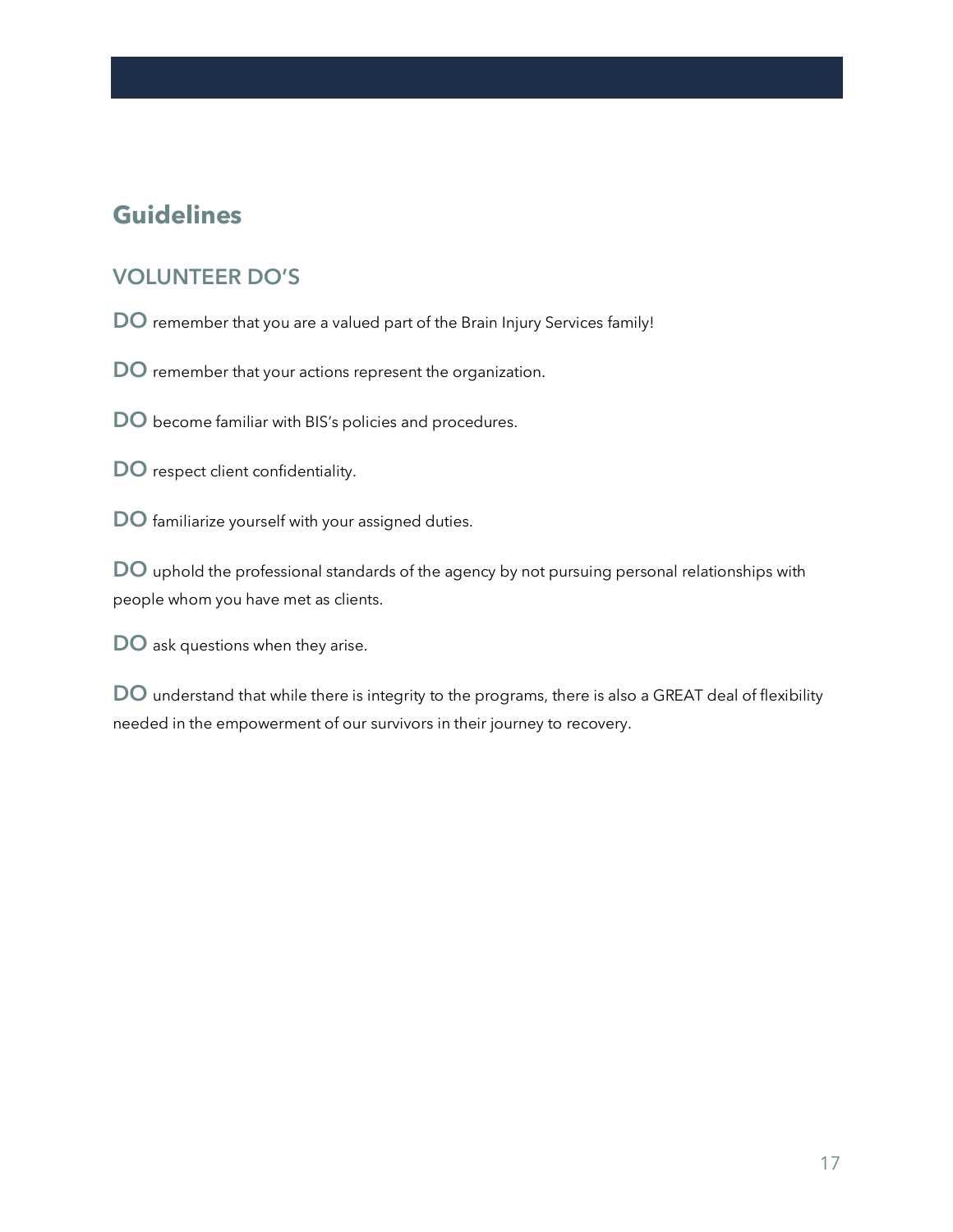# **General Information**

If you ever have a question concerning your participation as a volunteer at Brain Injury Services, do not hesitate to call or email the Director of Volunteer Programs. You are a valued part of the organization and we appreciate the investment you have made to help make it so successful. We cherish our relationship with volunteers at BIS and appreciate their role in the empowerment of our clients. Here's some helpful information in order to help you reap the most out of the investment of your time.

#### **Taxes**

Volunteers can itemize certain costs associated with the donation of their time. An easy way to keep track of mileage is by keeping a small journal in your car and recording the number of times you make a regular trip as well as notations of special trips. Any purchases or monetary donations made on behalf of your volunteer work are also deductible. Save your receipts and file with your tax return for that year. Charging a rate per donated hour of your time is not allowed as a deduction. If you have any questions about itemizing expenses involved with volunteering, contact the IRS at 1-800-829-1040, Virginia Department of Taxation, Individual Taxes, at 1-804-367-8031 or the Virginia Office on Volunteerism at 1-804- 692-1950. The current estimated national value of each volunteer hour is \$28.54.

#### **Resume**

Remember to include your volunteer work at Brain Injury Services on your resume. Businesses appreciate the value of an employee who is active in his/her community and will often offer incentives to those who volunteer with a non-profit organization such as Brain Injury Services.

#### **Insurance**

The Volunteer Protection Act of 1997 says that volunteers are not liable for causing injury to another person or property while acting within the scope of your duties unless the volunteer was grossly negligent. For added protection, Brain Injury Services' general liability policy covers you, the volunteer, for acts within the scope of your duties. If other volunteers or employees were injured or had property damage due to your actions, coverage would fall under your own individual homeowner's policy.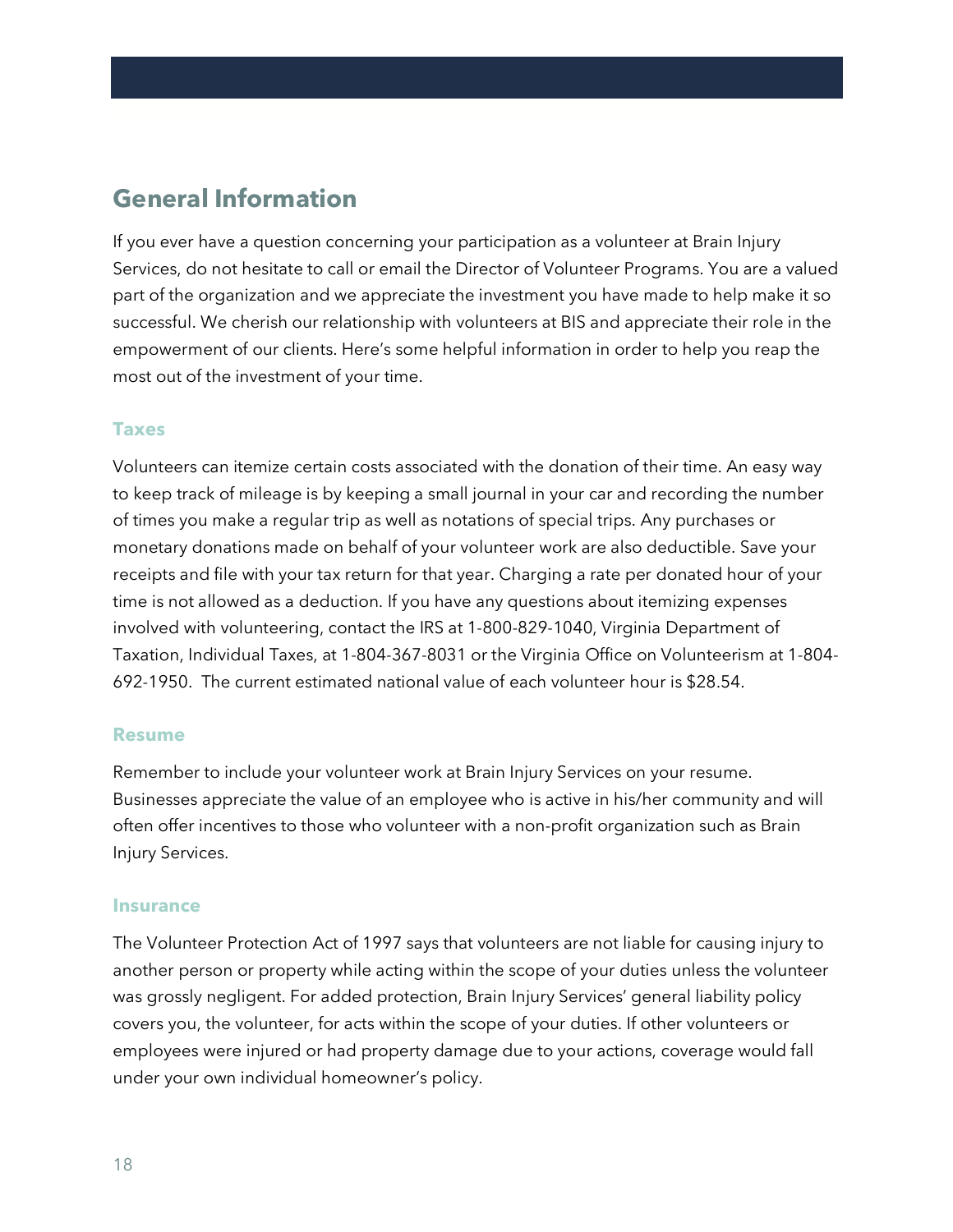# What's Responsibility?

**Statement on Responsibility**

**Confidentiality**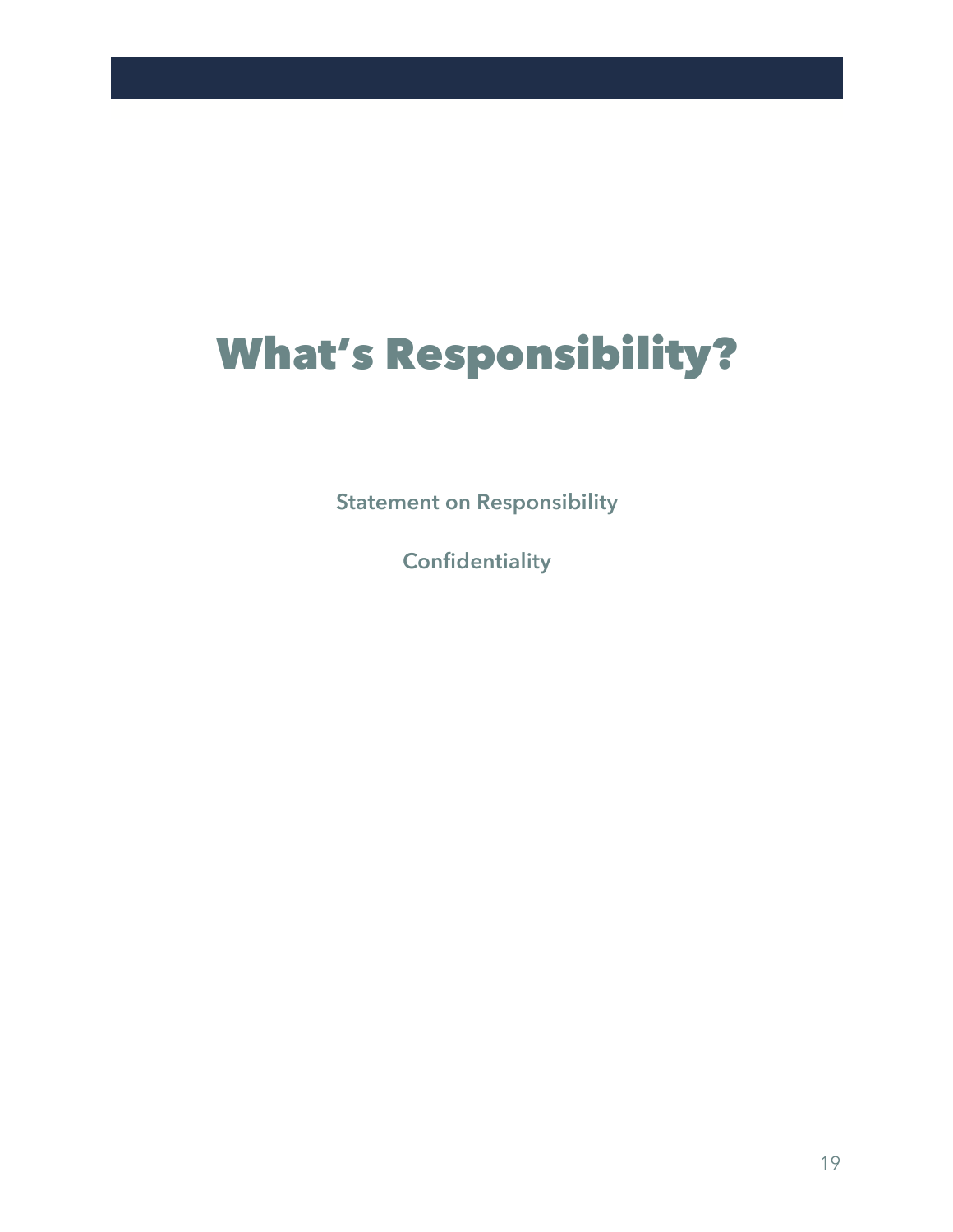# **Statement on Responsibility**

Policies and procedures spell out letter by letter an organization's stance on different issues. What is important for you to remember is that you, no matter what your background or your volunteer job, are in the position to influence individuals with brain injuries.

At Brain Injury Services, all volunteers go through the same application procedures regardless of their relationship with the organization. A completed application, virtual or in person training and background check are all mandatory.

Volunteers are unable to work with any consumers if their criminal background check reflects a felony at ANY time or a misdemeanor within ten years of the time the volunteer applies to volunteer with BIS. Extenuating circumstances can be considered for approval through the BIS Quality Assurance, Quality Improvement team, comprised of BIS administrators. If at any time, a volunteer discloses any criminal involvement that is deemed inappropriate by BIS, but the conviction does not process with our background check, it is at the discretion of the Director of Volunteer Programs and the QA/QI team of BIS to decide whether or not that volunteer can become involved in the BIS volunteer programs.

All volunteers must follow the BIS Informed Consent Form and Code of Conduct. Failure to do so will result in the termination of the volunteer job. The purpose of these rules is not to restrict your rights, but rather to be certain that you understand what conduct is expected and necessary, as these are community-based programs.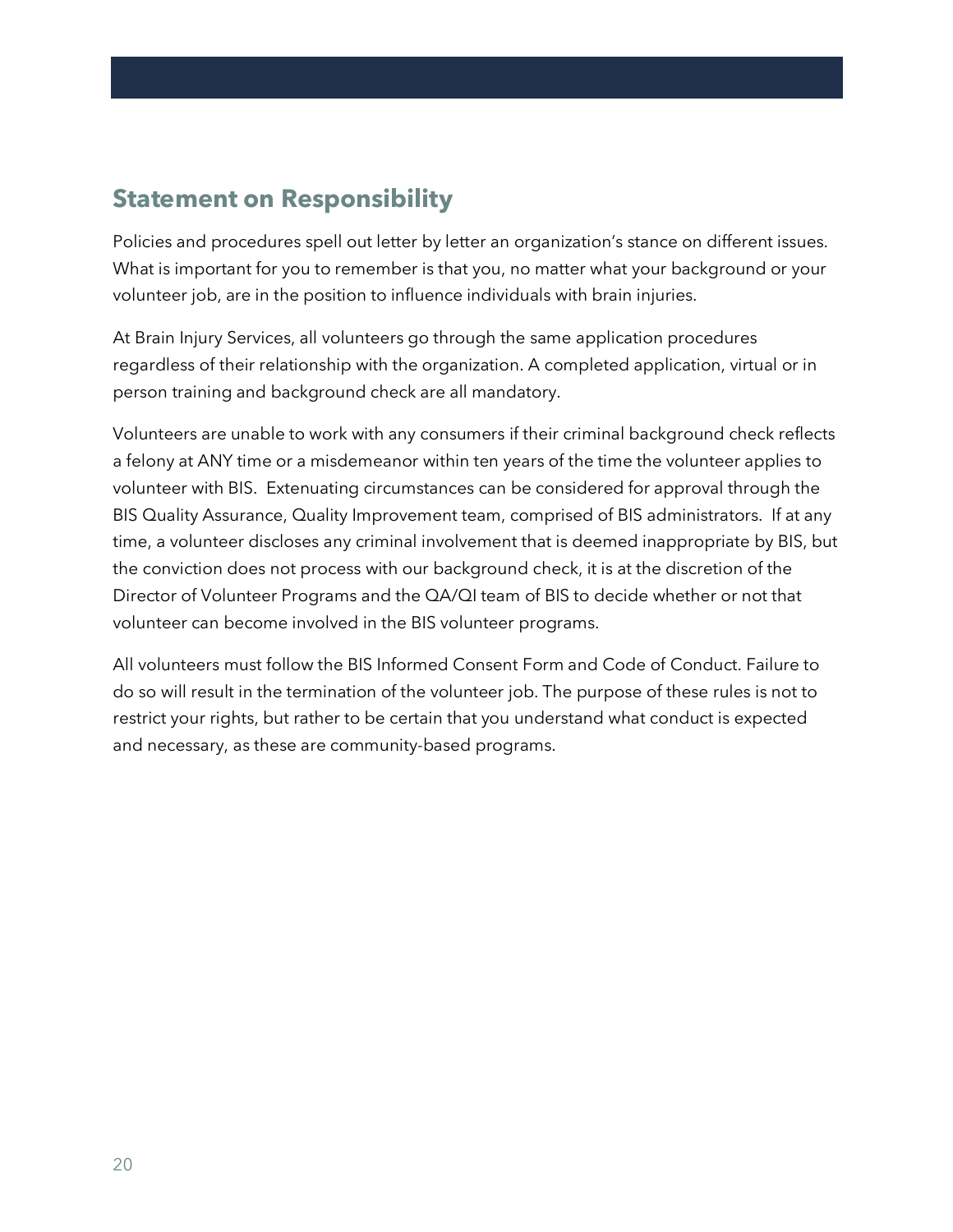# **Confidentiality**

As you work with staff and clients, information of a confidential matter may be shared with you. This can include but not be limited to information relating to a person's health, finances, activities, job, personal or family life. You must not share this information with anyone who does not have a professional right or need to know. Such information is not to be shared with your family, friends, or acquaintances.

If you will be working with a particular client or project in which the exchange of personal, confidential information may be necessary, the client(s) will give written permission for you to do so. Even with permission, you are only allowed to exchange information about that client with the other people and organizations listed on his/her consent form.

If you believe that you have been made privy to information that is relevant to the physical or other safety of a client, staff or other person(s), it is your duty to pass that information along to a BIS staff member, preferably the client's case manager or the Volunteer Services. When it is reasonable to believe that a delay would result in serious danger to the individual or others, you should contact emergency services.

Federal and state laws govern the exchange of information. Failure to maintain confidentiality will result in a reassignment or the termination on your volunteer job.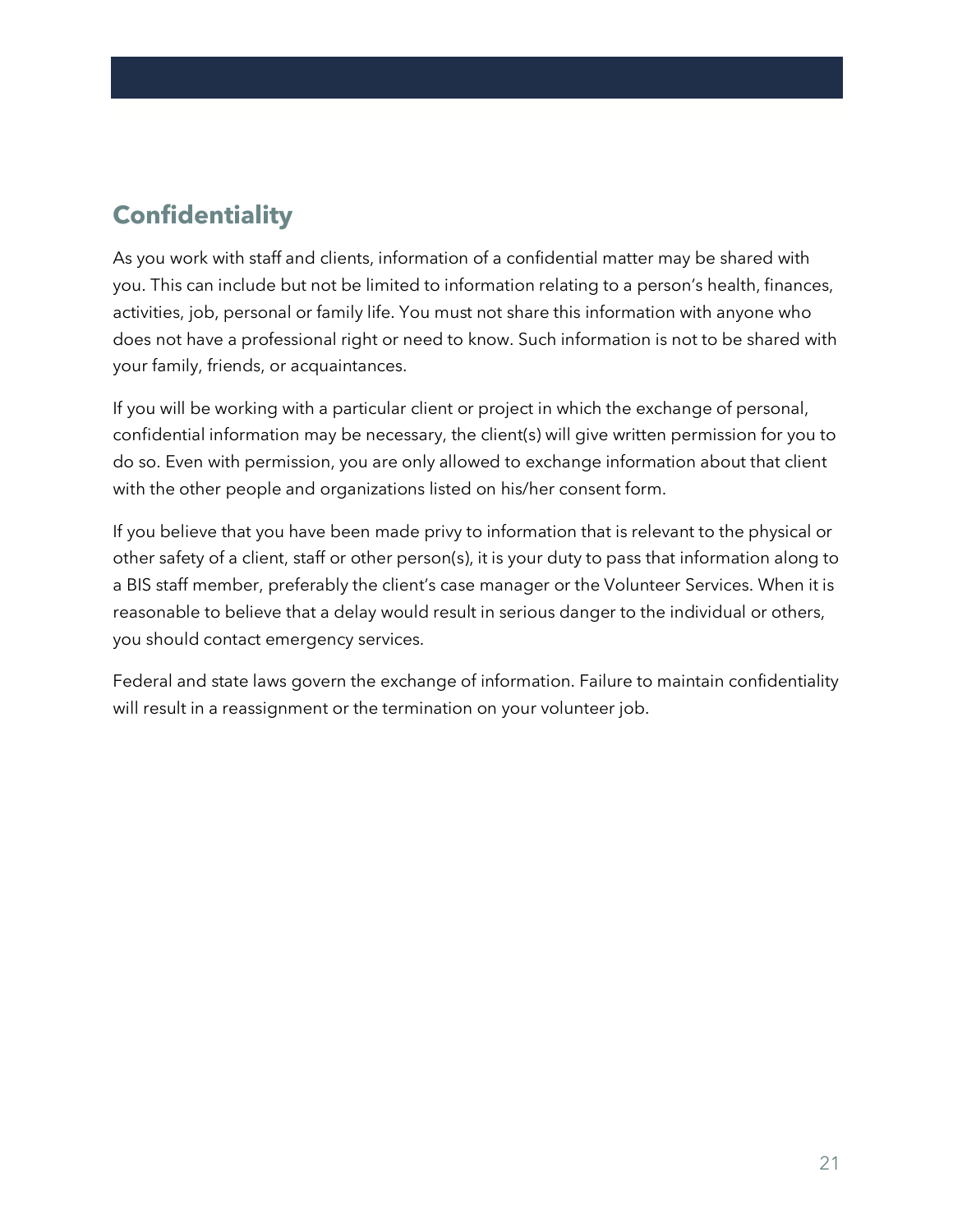# Emergencies Happen

**Emergency Plans and Procedures**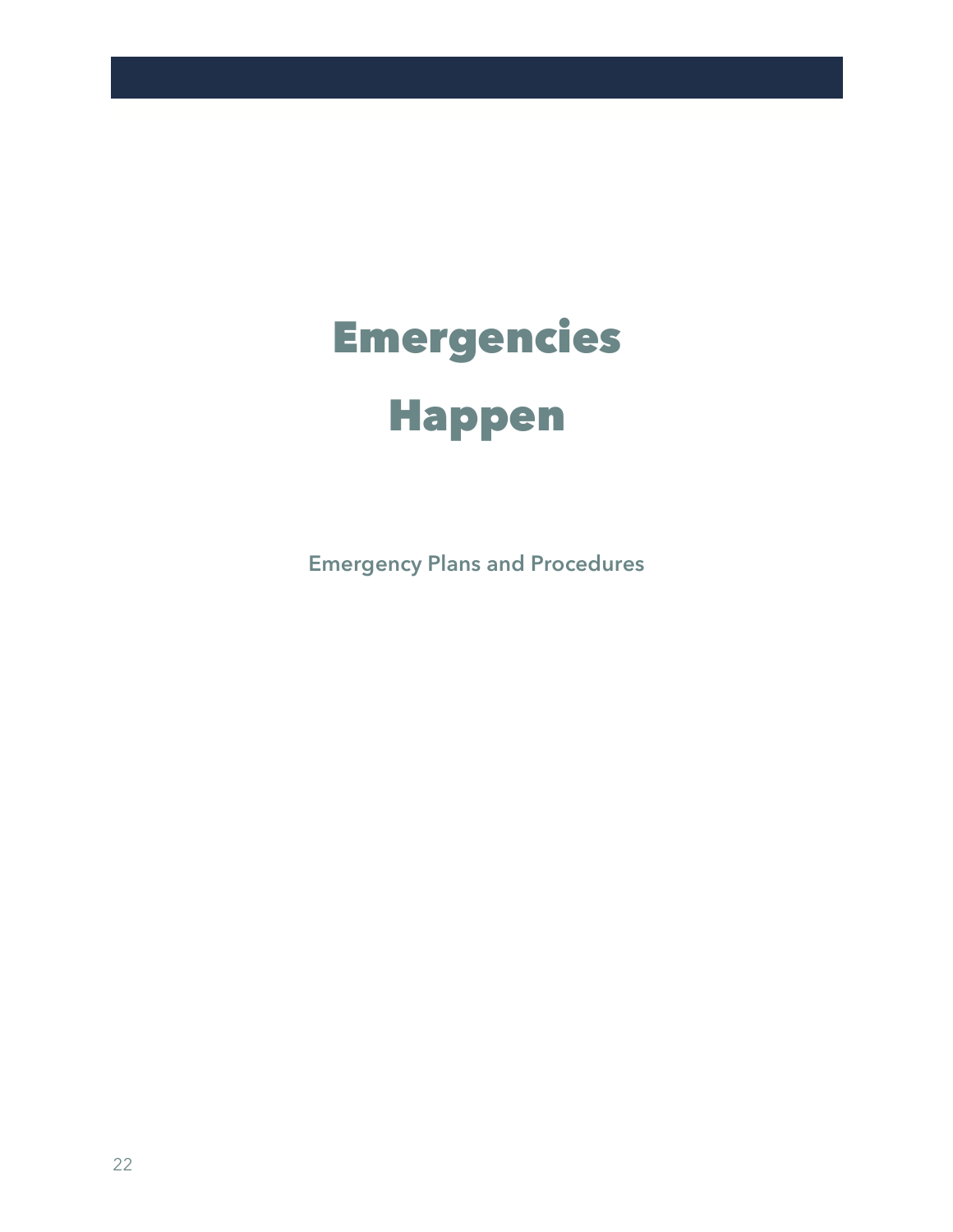# **Emergency Plans and Procedures**

A copy of the Fire and Safety Manual is kept at each office. Please feel free to review the entire manual at any time.

# **Accident Report**

In the event of an accident involving a consumer, an accident report needs to be filled out ideally within one hour and filed with the Director of Volunteer Programs. If the accident takes place on a weekend and it is NOT a group event where BIS staff are in attendance, contact the emergency number listed on your volunteer information sheet and then contact the Director of Volunteer Programs as soon as possible

Example: 1) Your PAL cuts his hand while working on a craft on an outing. 2) While at the local library, where you meet a survivor to help her practice her reading, she has a seizure and falls.

# **Incident Report**

An event involving consumers or staff requires that an incident report must be filled out within 1 hour after the incident and immediately filed with the Director of Program Services. Contact the Director of Volunteers if you believe that an incident report needs to be filed.

Examples: 1) A survivor who has difficulties with anger management loses his temper and uses obscene language in a discussion with you. 2) You are threatened in any way.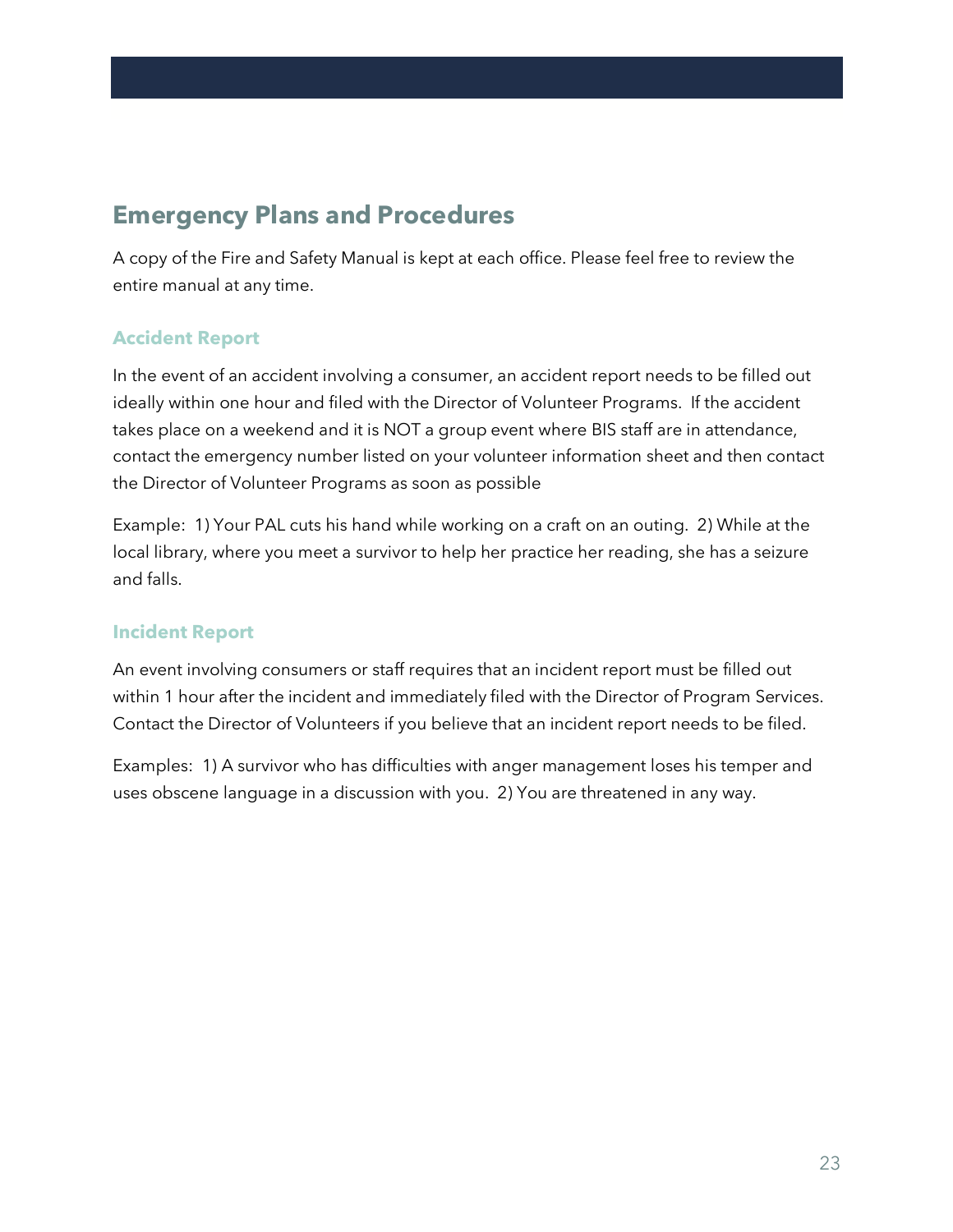# So, What Exactly Is A Brain Injury?

# **(Otherwise Known as Brain Injury 101)**

**Frequently Asked Questions**

**Terminology and Definitions**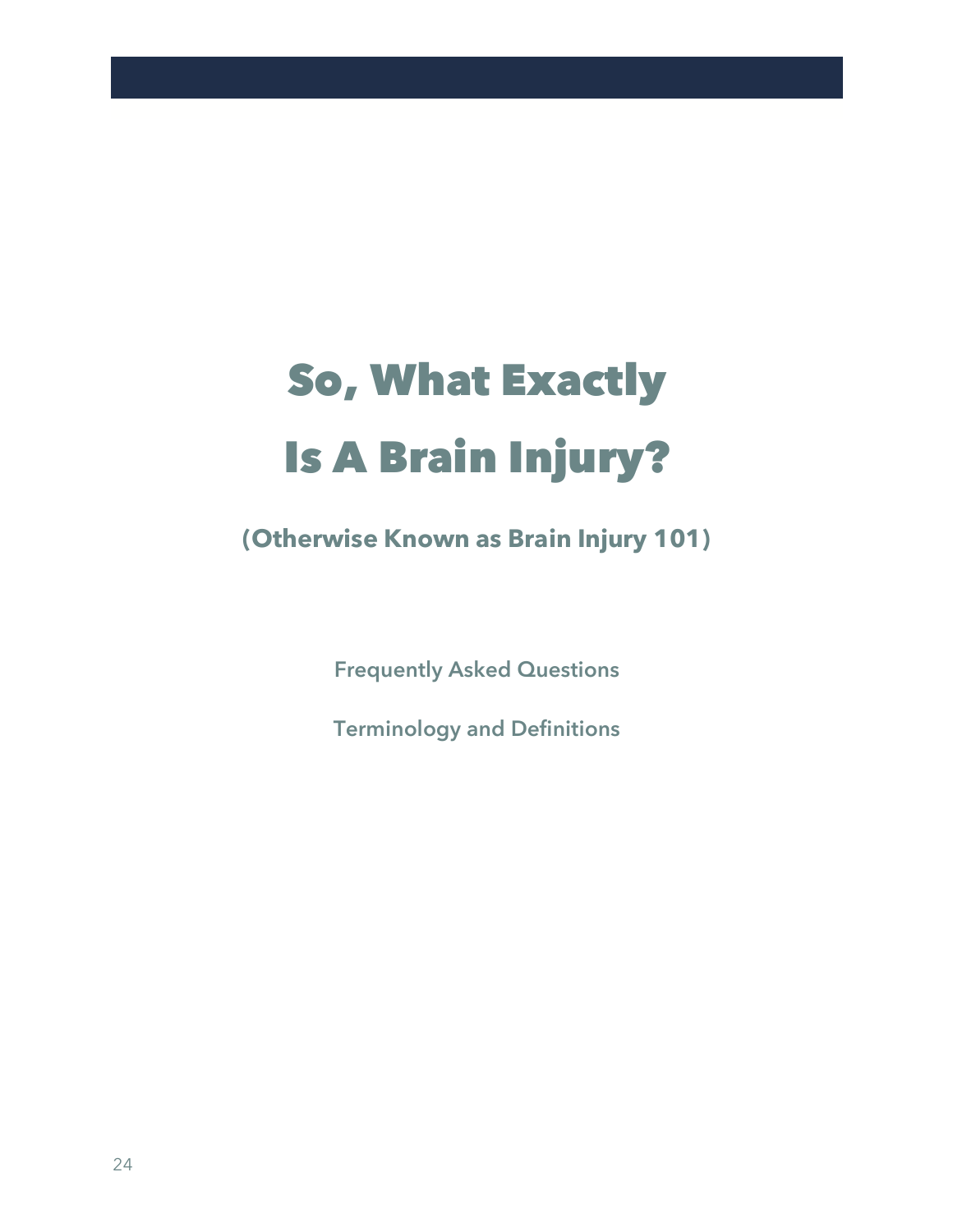# **Frequently Asked Questions**

# **What exactly is a brain injury?**

Damage to the brain that results in impairments in one or more functions. The damage may be caused by external physical force (accident, fall), insufficient blood supply (stopped breathing), toxic substances (drugs, alcohol), malignancy (brain tumor), disease-producing organisms (bacteria), congenital disorders (birth defect), birth trauma (injury due to forceps) or degenerative processes.

# **Who is appropriate to receive services from brain injury services?**

An individual who has sustained a brain injury and needs coordinated services in order to achieve his/her personal goals. The person must have a documented brain injury, be at least sixteen (16) years of age, and reside in Northern Virginia.

### **Can people be cured of their brain injury?**

If you broke your finger, the doctor would tell you, "The bone can heal but the break will always be noticeable". While the survivor's brain can develop new pathways for the axons and neurons to do their jobs and conduct our physical, cognitive, emotional abilities, the new pathways are never as effective or efficient as the original ones. Or, in other words, the brain can heal but the injury will always be noticeable.

# **Why haven't I heard as much about brain injury as I have about other disabilities?**

We now know that thanks to advancements in medical technology, more people are surviving accidents and traumas. This has resulted in a growing population of citizens who require more in order to function in their daily life. Some people still feel a stigma attached to saying they have disabilities resulting from an injury to their brain. Twenty years ago, the same stigma was felt about cancer.

### **What is the difference between a brain injury and a head injury?**

A head injury refers to lacerations and contusions of the head, scalp and/or forehead. Until recently, an injury to the brain was referred to as a head injury. To better distinguish the two,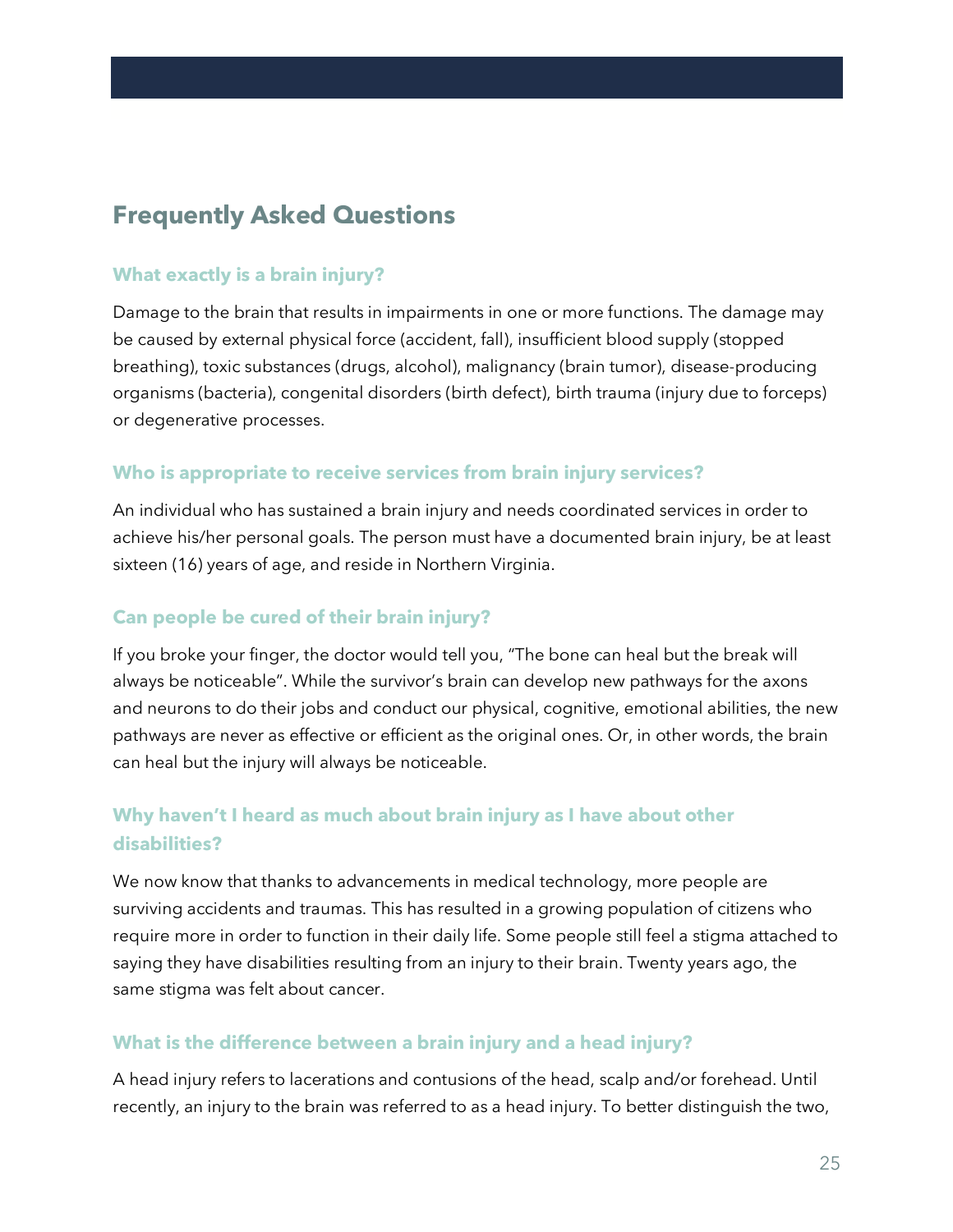the terms "brain injury" and "head injury" have been separated as two distinct injuries. Some people still lump the injuries together under the term "head injury".

#### **What are the common symptoms of persons who have survived brain injuries?**

It is important to remember that each person who sustains a brain injury will experience a unique set of symptoms. Some symptoms may last for a few weeks while others may last for a few years. The following is a list of common physical, cognitive and emotional symptoms of persons who have survived brain injuries.

#### **Cognitive Problems Involve:**

Communication and language Memory, especially for learning new information Perception Attention and concentration Judgment, planning, and decision-making Ability to adjust to change (flexibility) Organizational skills Initiation (ability to get the self started)

#### **Social and Behavioral Problems Involve:**

- Self-esteem Self-control Awareness of self and others Awareness of social rules Interest and social involvement **Sexuality** Appearance and grooming Family relationships
- Age-appropriate behavior

#### **Neuromotor-Physical Problems Involve:**

Vision and hearing Speed and coordination of movement Stamina and endurance Balance, strength and equilibrium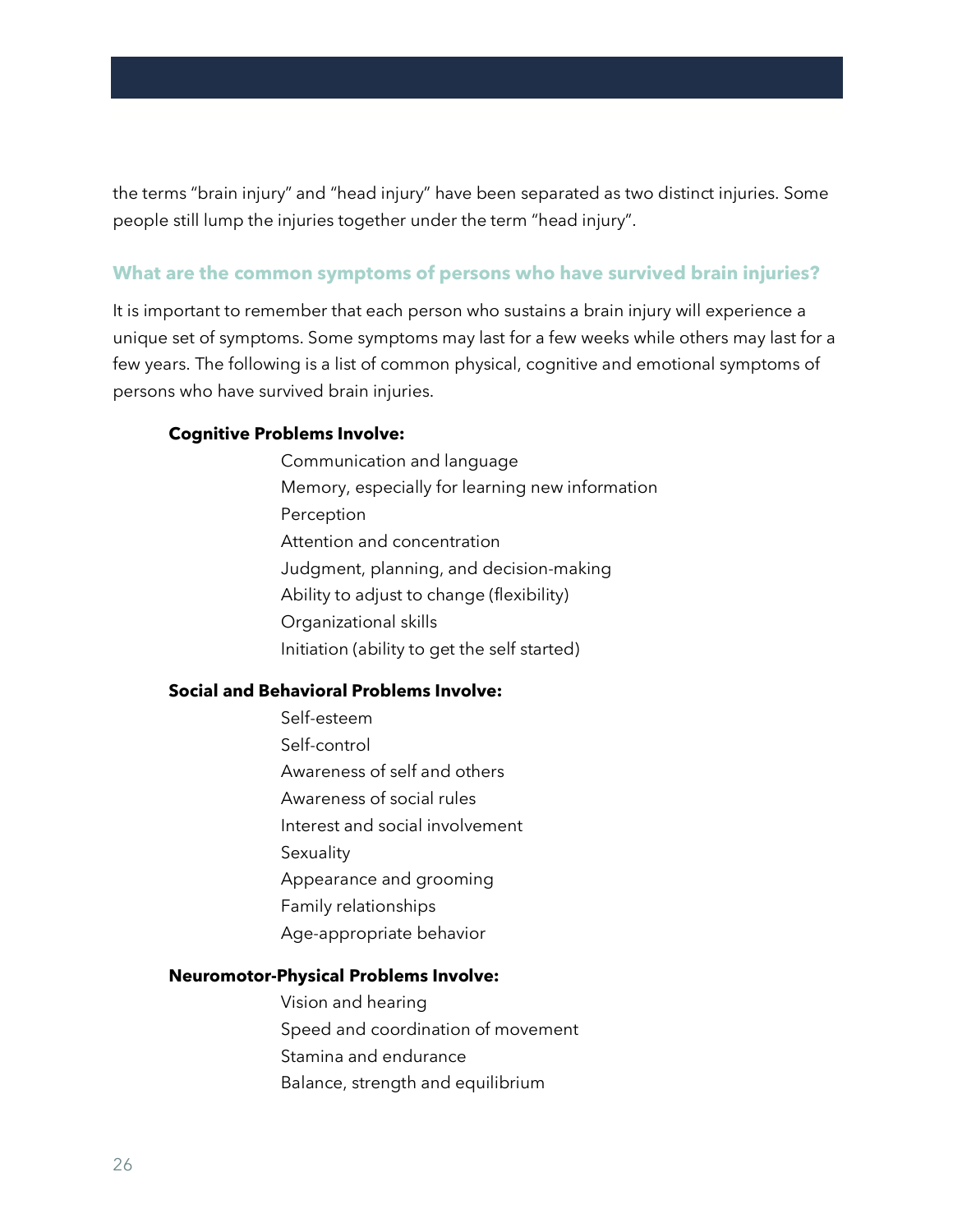Motor function Speech Eye-hand coordination Spatial orientation

# **Why is brain injury called "the silent epidemic"?**

Many brain injuries result in disabilities, which cannot be seen by the naked eye. Cognitive deficits, including memory, stamina and self-initiation, as well as visual problems cause great difficulties for the survivors but are usually not immediately recognized by other people.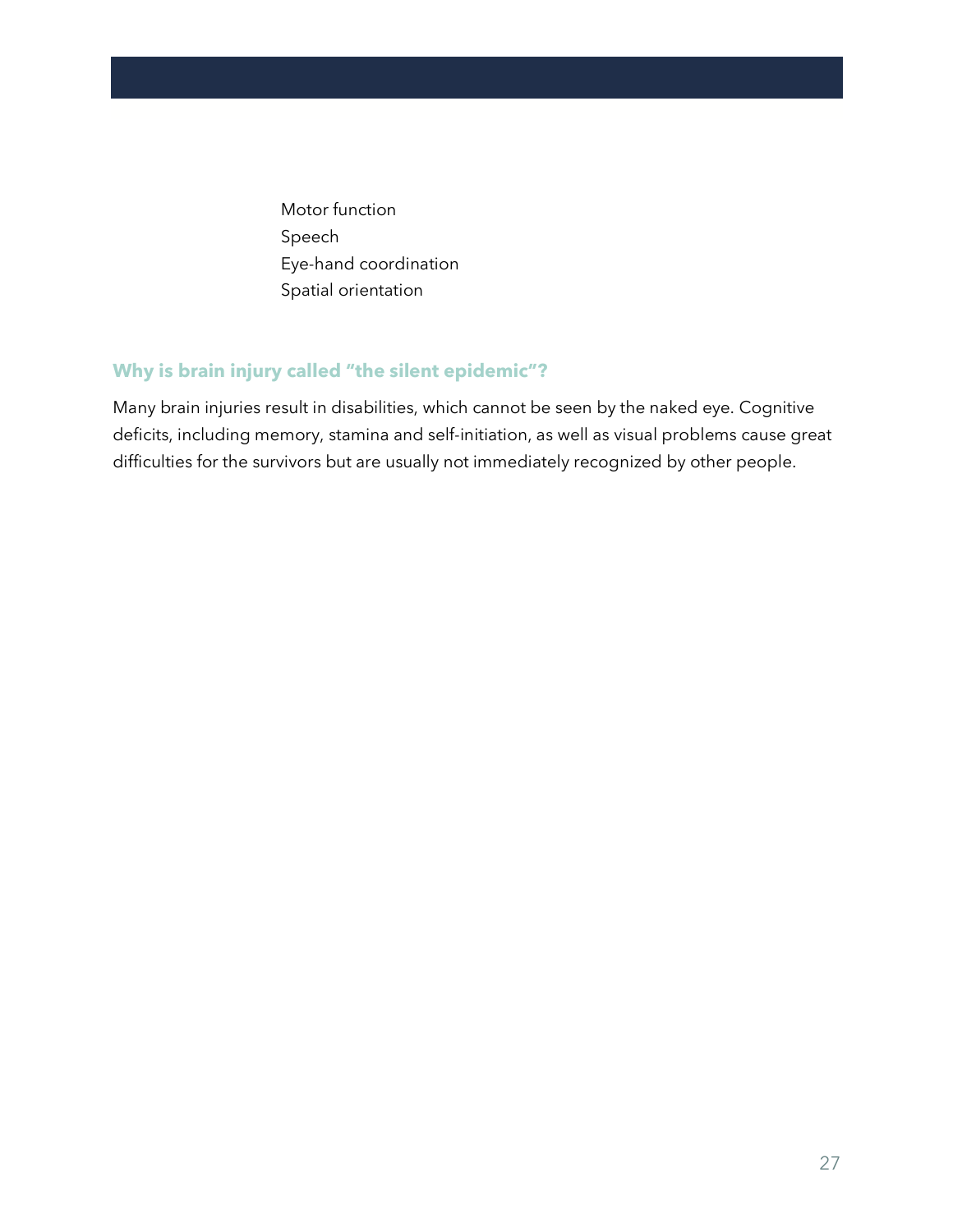# **Terminology and Definitions**

CASE MANAGEMENT PLAN: document completed by the BIS case manager, individual, and other individuals of the consumer's choice which identifies a personal goal and the individual's strengths and barriers to meet that goal.

CLOSED STATUS: individuals are placed in closed status when BIS case management services are no longer being provided.

CNR: Center for Neurorehabilitation

#### COMMUNITY INTEGRATION

QUESTIONAIRE (CIQ): a measurement tool used by BIS case managers to evaluate an individual's level of integration in the home and community.

CSB: Community Services Board/ community based mental health services

CONSUMER: a survivor who receives services through Brain Injury Services.

DRS: Department of Rehabilitative Services/ see Rehabilitation Counselor.

DS: stands for Direct Supervision; used in documentation

DSS: Department of Social Services (also called Department of Human or Family Services). See *Social Services Worker*

ECNV: Endependence Center of Northern Virginia

FOU: Fairfax Opportunities Unlimited/ supported employment agency

ICON: supported employment agency

IDEA: Individuals with Disabilities Education Act

IEP: Individualized Education Plan/ required when a student is deemed eligible to receive school services due to disabilities

INACTIVE STATUS: individuals are placed in BIS inactive status when they are currently unable to participate in case management services due to temporary circumstances (i.e., medical leave, extended travel, or incarceration).

INDIVIDUAL WITH A DISABILITY: as

defined in the Brain Injury Glossary under Americans With Disabilities Act (ADA) terms, "this term refers to any person who: 1. has a physical or mental impairment that substantially limits one or more major life activities (i.e., caring for one's self, performing manual talks, walking, seeing, hearing, speaking, breathing, learning and working); 2. has a record of such an impairment (has a history of, or has been misclassified as having, a mental or physical impairment that substantially limits one or more major life activities); or 3. is regarded as having such an impairment".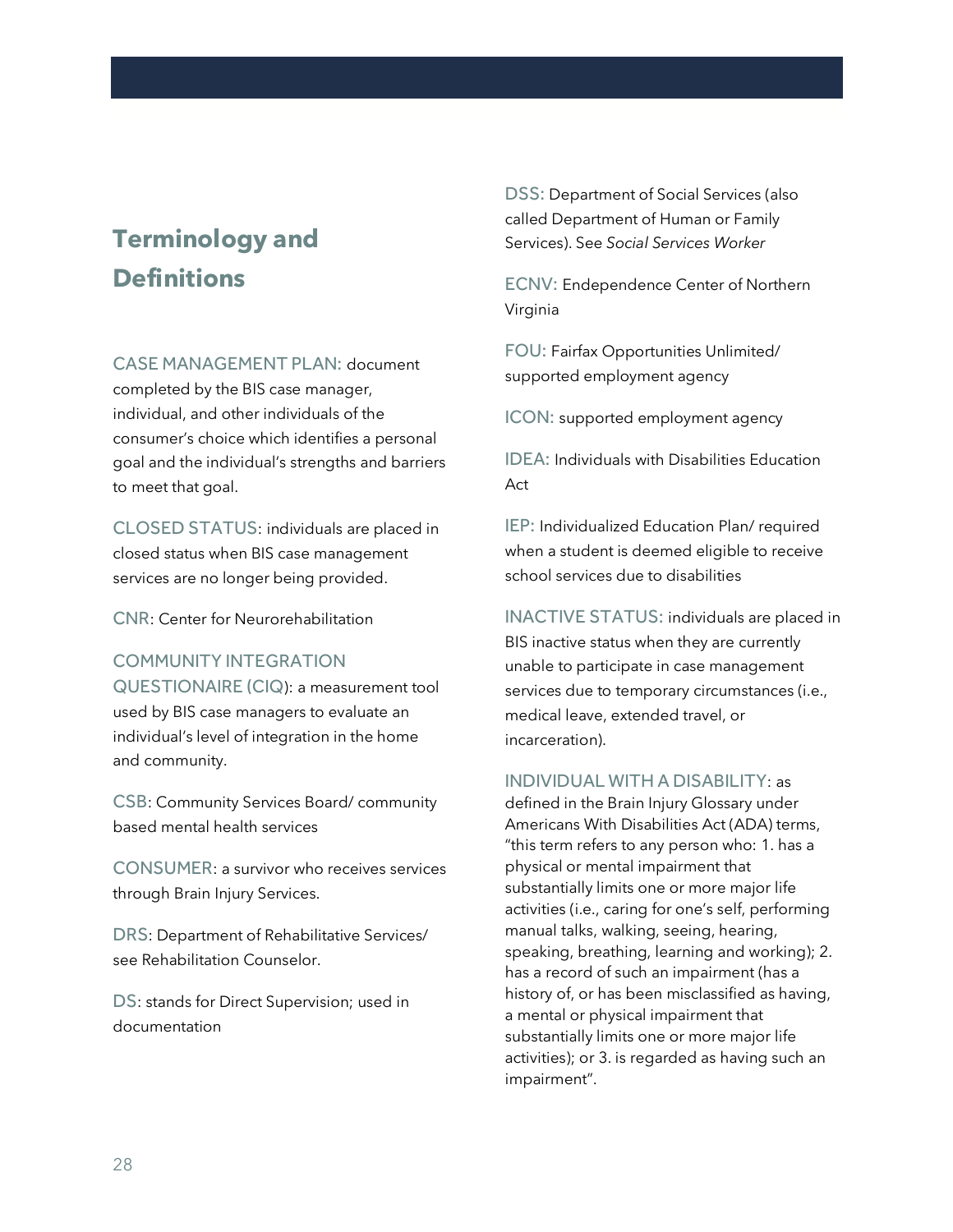IWRP: Individual Work Rehabilitation Plan/ DRS' vocational plan.

INTAKE REVIEW BOARD (IRB): a group of representatives from BIS and the community who meet monthly to determine the priority ranking for each applicant and to review changes in case status.

IS: stands for Indirect Supervision; used in documentation

JOB COACH: works with an individual to learn how to perform a job helps develop strategies to increase effectiveness and efficiency.

LSW: Licensed Social Worker

LIFE SKILLS TRAINER: provides community and home based one on one intervention. Focuses on assisting the consumer to develop and use strategies that compensate for deficits and/or difficulties that limit their optimum levels of daily functioning. A life skills trainer may be a licensed occupational therapist, recreation therapist or other skilled professional who performs under direction of a neuropsychologist. Areas of focus include ADLs, organization, time management, travel training and money management.

MAX A: stands for Maximum Assistance; used in documentation

MIN A: stands for Minimum Assistance; used in documentation

MOD A: stands for Moderate Assistance; used in documentation

#### MSW: Master of Social Work

MENTAL HEALTH COUNSELOR: persons experiencing brain injuries and their families undergo a major life change and often struggle with adjusting to the many changes and new problems associated with their injury. The mental health counselor can give the individual and family focused attention to their psychological needs, assisting in the process of grieving the loss of the former self, adapting to new challenges and new roles in the family and community.

NEUROLOGIST: a physician specializing in disorder of the nervous system. He/she may be involved in the initial evaluation of the patient's neurological status, may diagnose the type of injury the brain has sustained and make recommendations regarding the need for surgery or medications.

NEUROPSYCHIATRIST: a medical doctor specializing in the relationship between the neurological system and psychiatric/ psychological disturbances. He/she may provide direct therapeutic services and may prescribe medications to aid in the treatment of agitation, depression or moodiness.

#### NEUROPSYCHOLOGIST: the

neuropsychologist understands how problems with the brain and nervous system affect emotions and intelligence. The neuropsychologist performs an evaluation to diagnose emotional problems as well as intellectual problems involving memory, learning ability and arithmetic reasoning.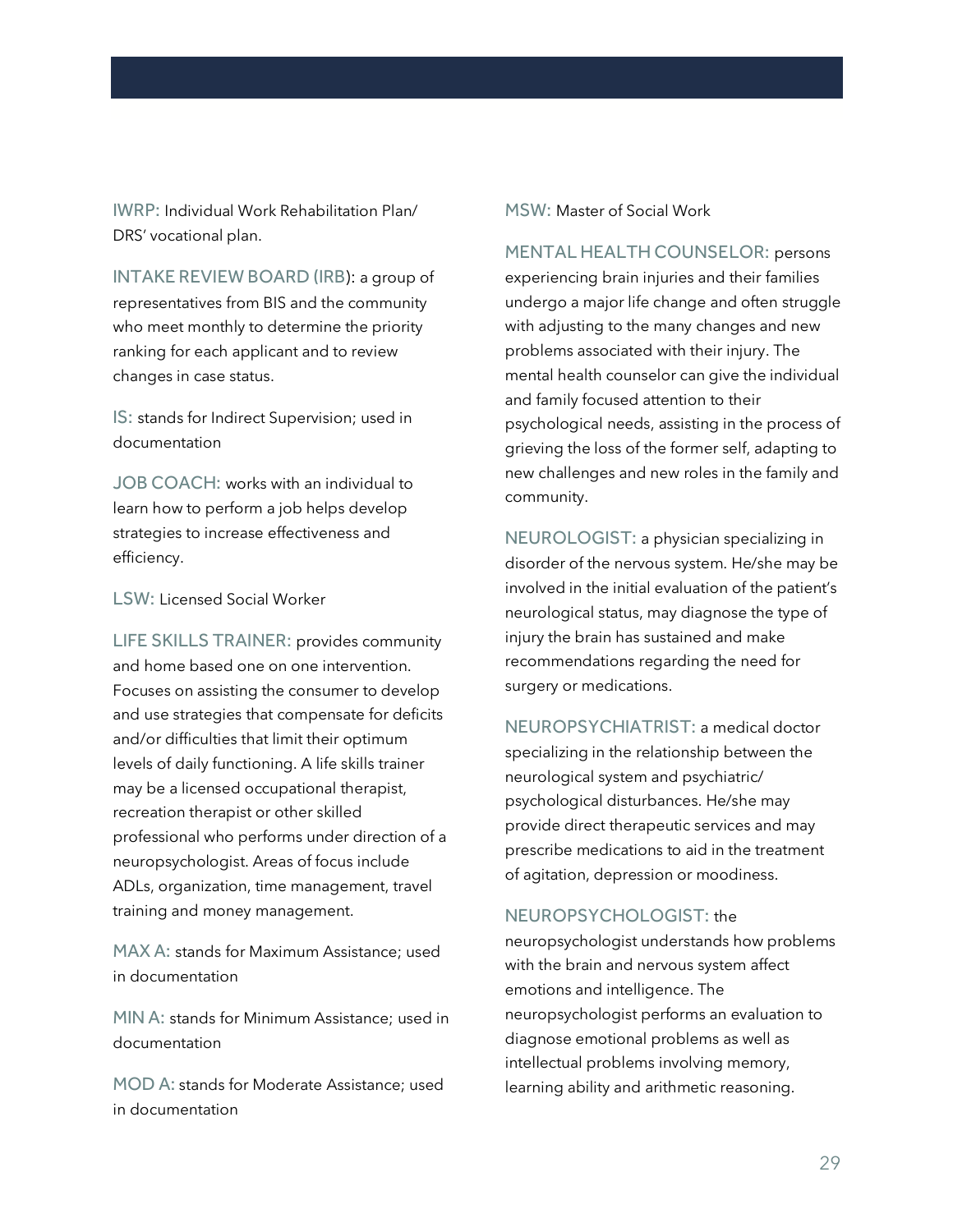Special therapy is provided to help the individual compensate for intellectual problems, and counseling is often made available to the individual and the family.

NEUROSURGEON: the neurosurgeon specializes in problems of the brain and spinal cord. Typically, the neurosurgeon coordinates medical care in the early stages following injury, makes a decision regarding the necessity for surgery, and monitors recovery. The neurosurgeon provides treatment for seizures that may often accompany head injury, as well as documentation for medical disability claims.

OCCUPATIONAL THERAPIST: a therapist who focuses on the physical, cognitive and perceptual disabilities that influence the patient's ability to perform functional tasks. Evaluation and treatment include focusing on the patient's ability to use his/her fingers and hands, eye-hand coordination, dressing, eating and bathing. Other functional skills that require knowledge and application of how the brain directs the body to carry out practical tasks are taught.

PHYSIATRIST: A physician who specializes in the field of rehabilitation. This individual typically has primary responsibilities for managing the individual's day to day care after discharge from neurosurgical care. The physiatrist often prescribes rehabilitation treatments including physical, occupational and speech therapies.

PHYSICAL THERAPIST (PT): focuses on restoring physical use of the body to as high a level as possible by facilitating walking, posture, balance, endurance, strength and coordination. The PT may also evaluate any special equipment needed and construct programs of exercise and movements. physiatrist often prescribes rehabilitation treatments including physical, occupational and speech therapies.

RECREATION THERAPIST: evaluates the patient's leisure interests and skills, ability to initiate leisure activities, group interaction and skills in the community. Quite often, following a brain injury, past leisure activities may need to be curtailed or altered.

REHABILITATION COUNSELOR: the

vocational rehabilitation counselor is a specially trained professional who coordinates an array of multi-disciplinary services involving medical, therapeutic and vocational services leading to employment for an individual. A rehabilitation plan, formulated and monitored by the counselor, specifies physical, cognitive or emotional supports necessary to enhance an individual's employability. These services are either provided by the counselor or contracted out to service providers. The counselor stays actively involved in counseling and follow-up on referral services with the individual and family regarding work-related and independent living needs.

REFERRAL: any BIS contact made on behalf of an individual seeking information or applicant status.